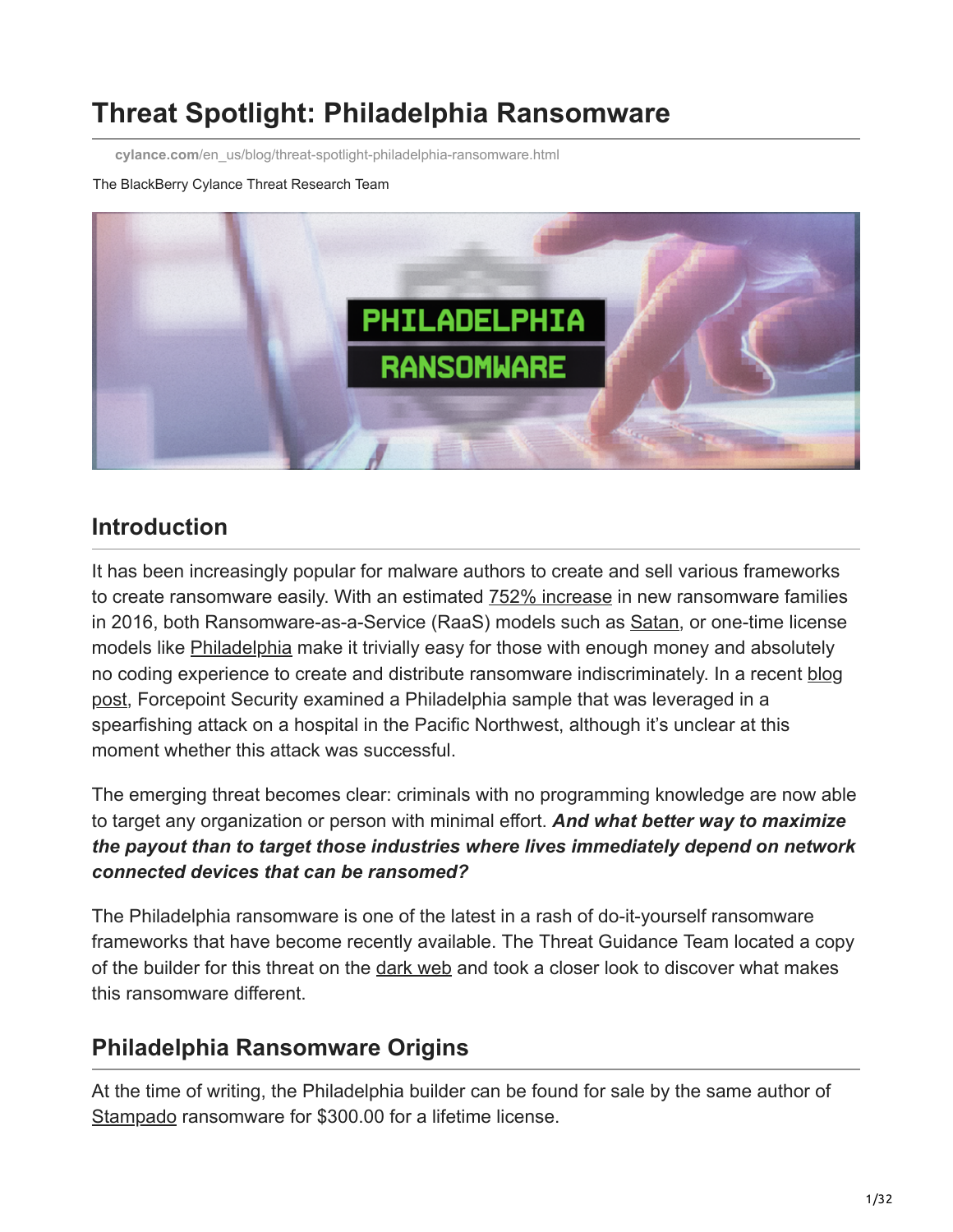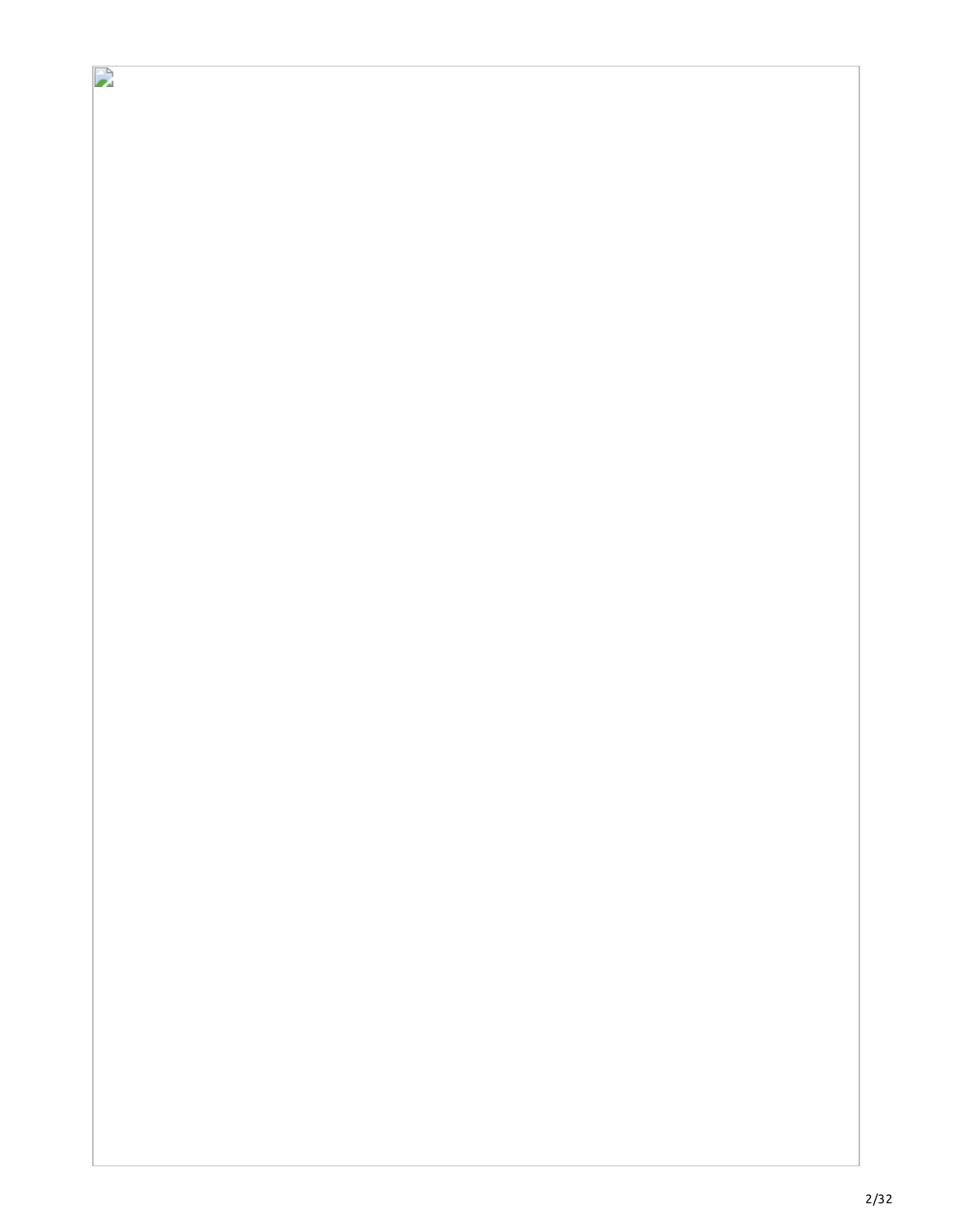#### *Figure 1. Philadelphia Builder Advertisement*

The builder generates obfuscated AutoIt payloads that can be optionally packed with a builtin UPX packer. Autolt is a scripting language that is popular among sysadmins to create tools for legitimate administrative tasks due to its ease of use and ability to be compiled into standalone executables.

One feature that sets Philadelphia apart is the use of PHP bridges to administer infected machines. From the authors website:

*"It's simply a PHP script that uses itself as database (no MySQL or whatever needed, just PHP). Bridges store the clients keys, verifies payments and provide the victims informations [sic] to the headquarters safely. And they can be hosted on nearly any server: even hacked servers…"*

This allows the attacker to simply place the PHP script on a compromised site, and does away with the need to administer and maintain a dedicated Virtual Private Server (VPS) to monitor victim machines.

## **Building Philadelphia**

The Philadelphia builder is available for a one-time fee, is highly configurable, and allows the user to easily create a seemingly unlimited number of infected files for distribution.

Philadelphia operates with two components, an agent and PHP bridges. The agent is the payload that will execute on the victim machine and bridges that allow the attacker to communicate with the agents. Upon installation, the user is presented with a menu in which a new agent can be created *(Figure 1).* The user is prompted to assign a file name to the payload, designates a specific icon to be associated with the agent and enters the directory in which the newly created payload will be saved.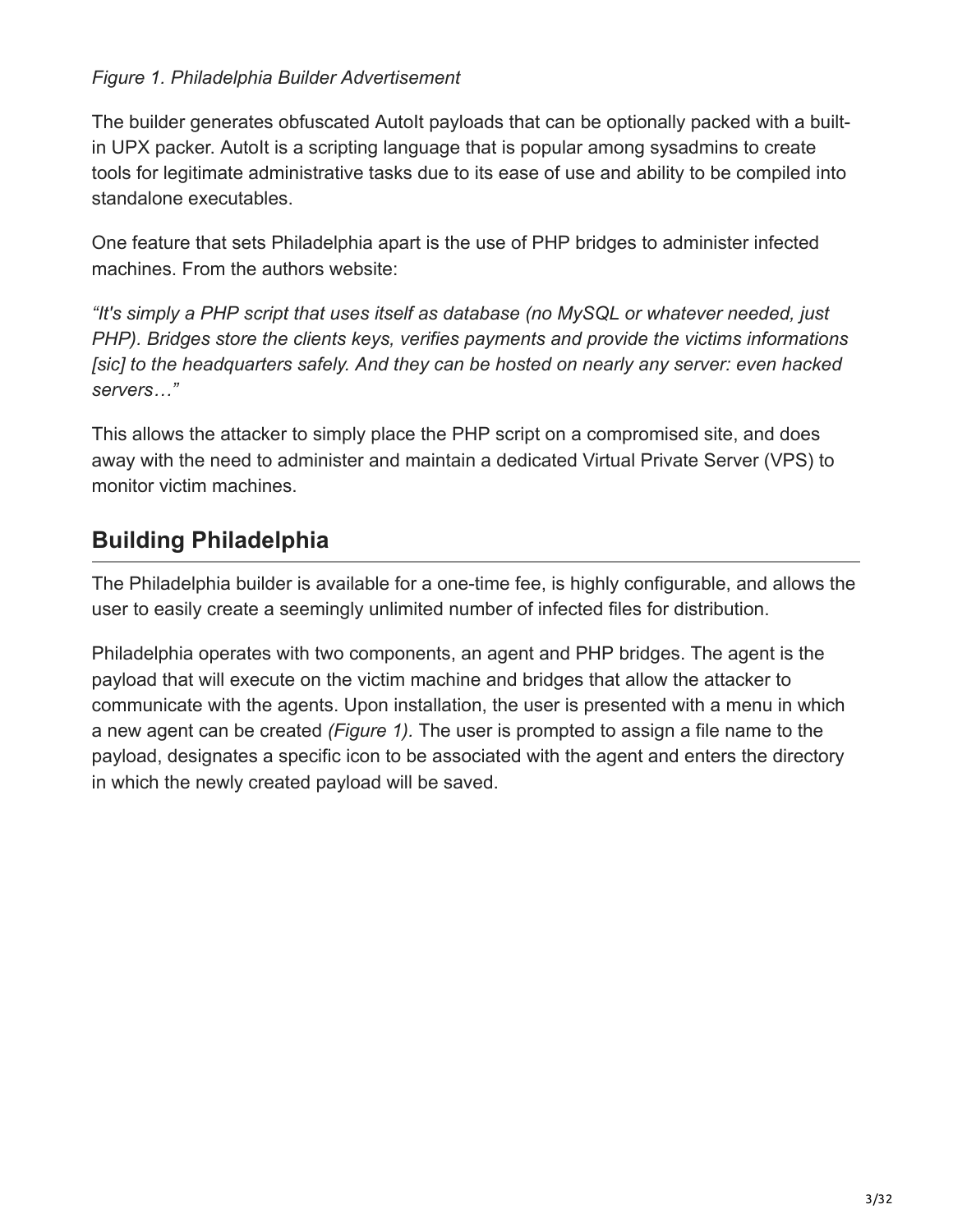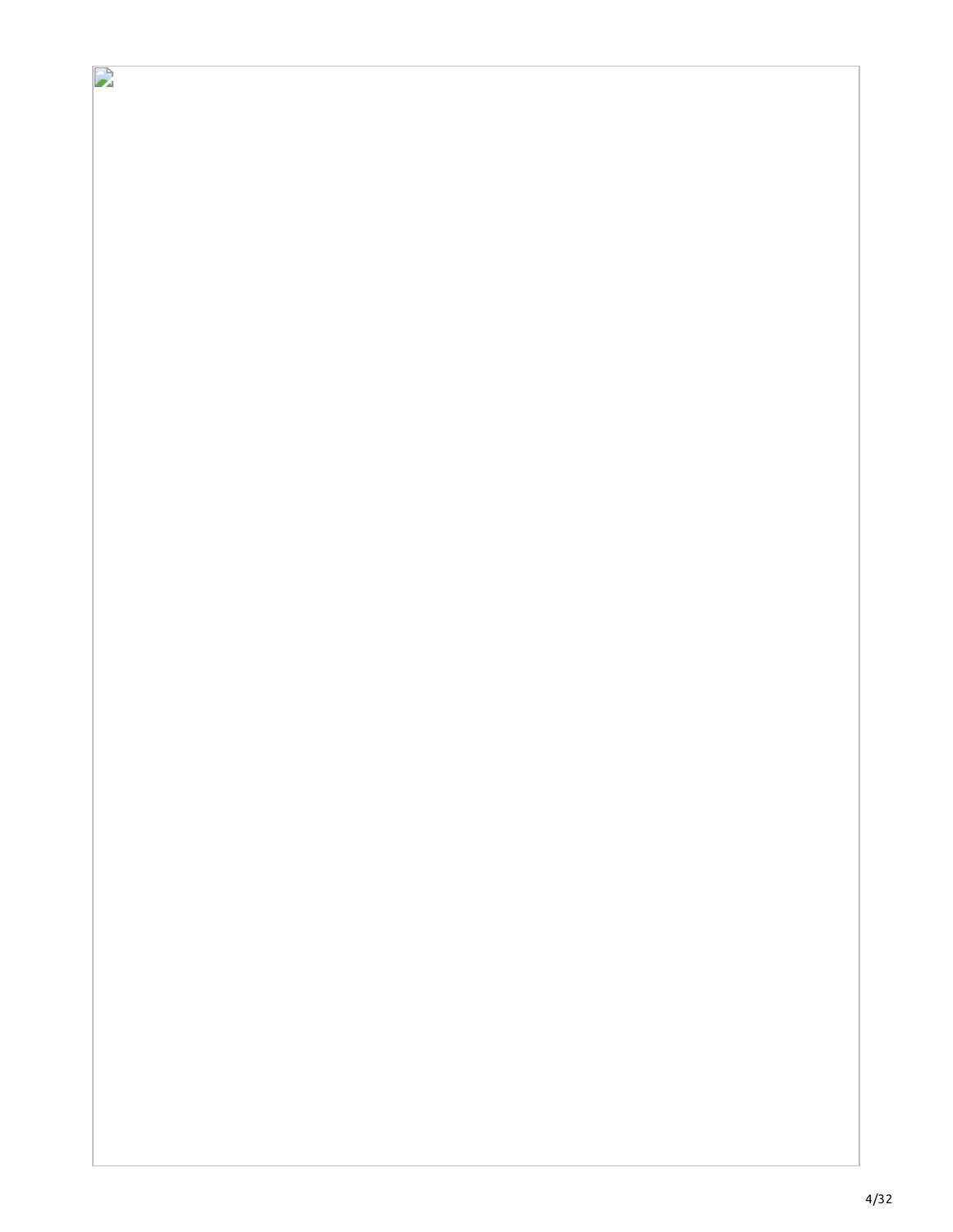#### *Figure 2. Agent Generation, Naming the Final Executable*

The user then moves on to edit the ransom note if desired *(Figure 2).* The builder contains a default ransom message, but the text is fully configurable. ("<<< TEST TEST TEST TEST TEST>>>" in Figure 3 below was added by the Threat Guidance Team to demonstrate this flexibility.)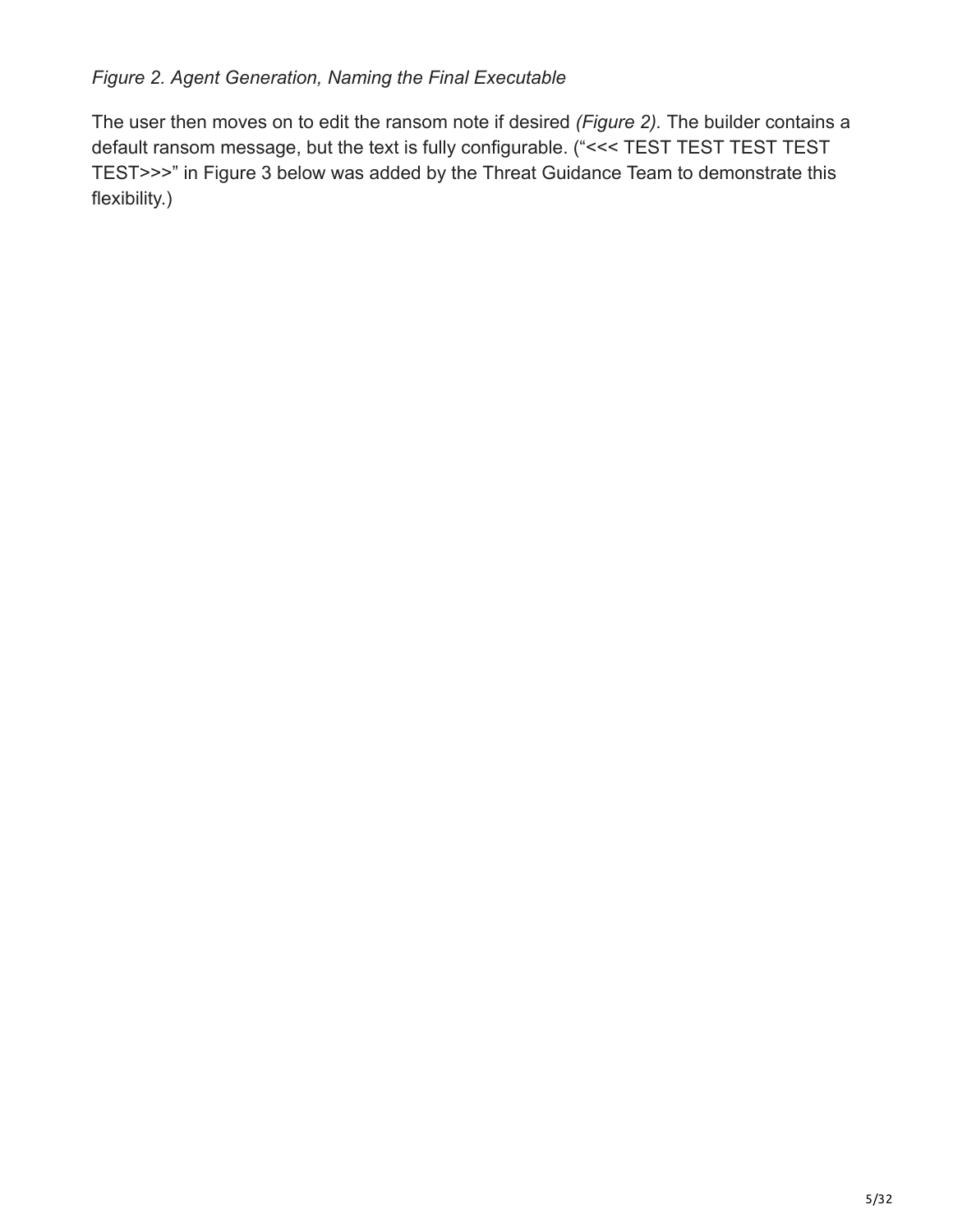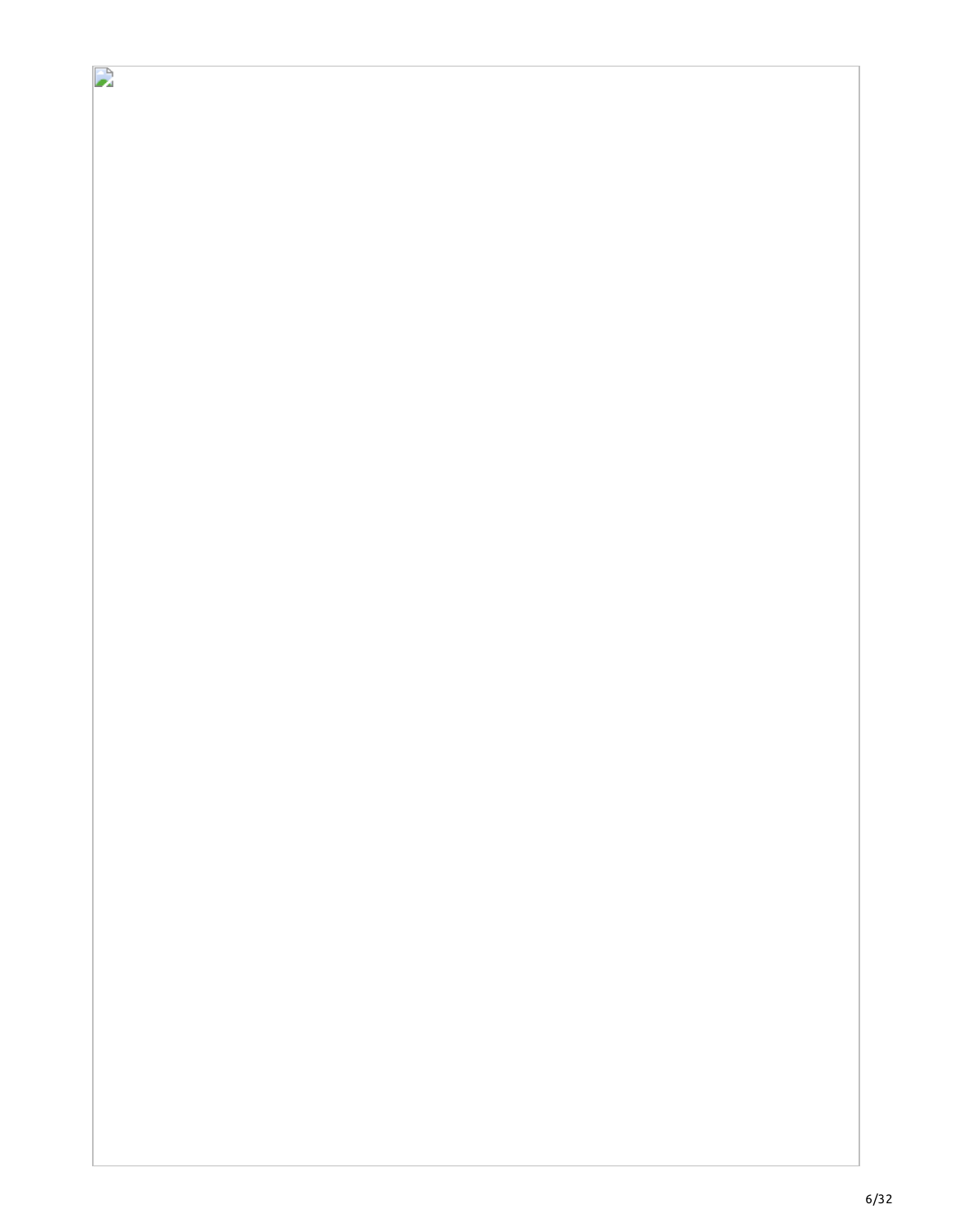#### *Figure 3. Agent Generation, Editing the Ransom Note*

Next, the user designates both the name of the malicious process that will execute on the victim machine (the default setting is lsass.exe) and the directory that the payload will extract to (the default is once again shown). For testing purposes, we have named the process "legitproc.exe."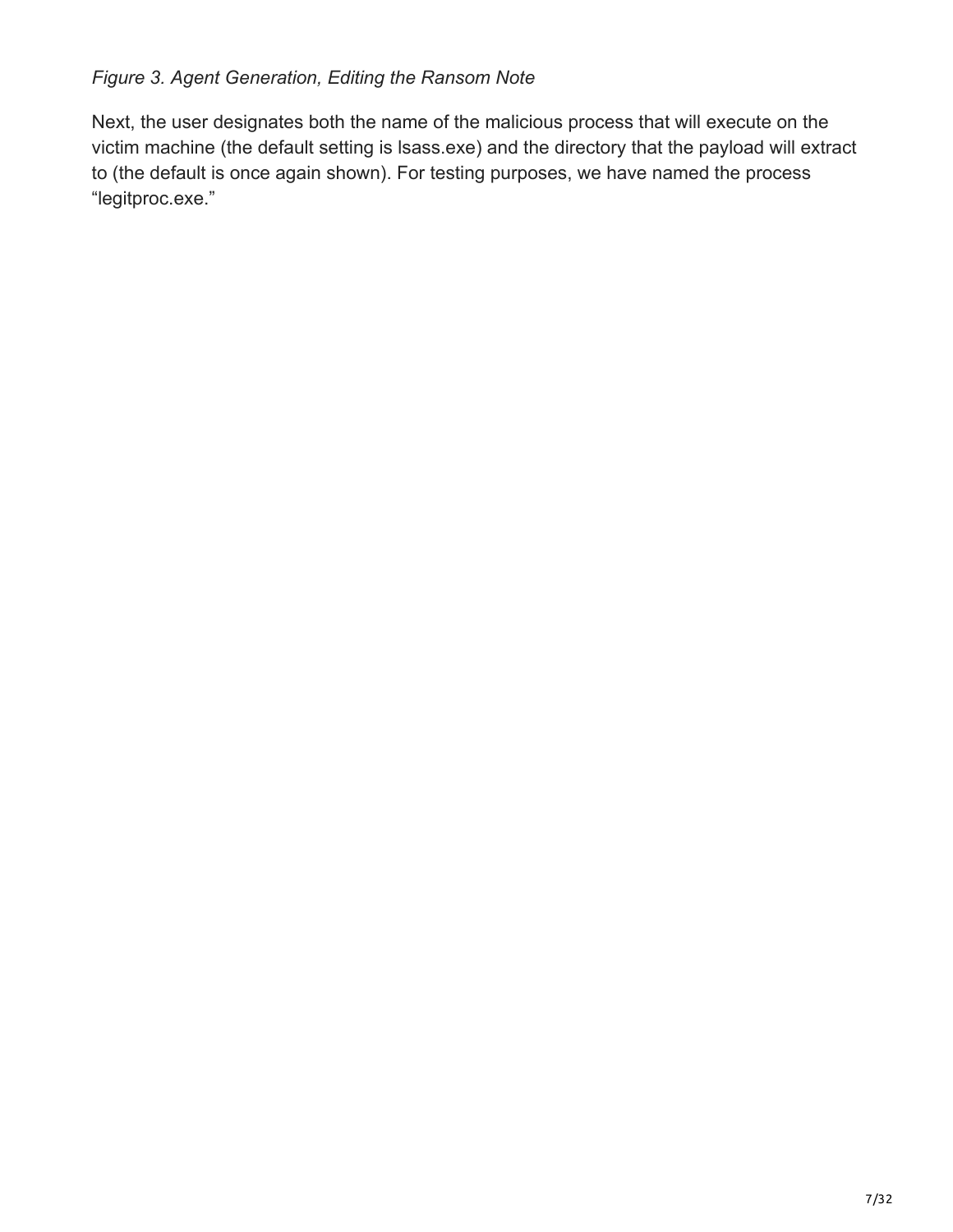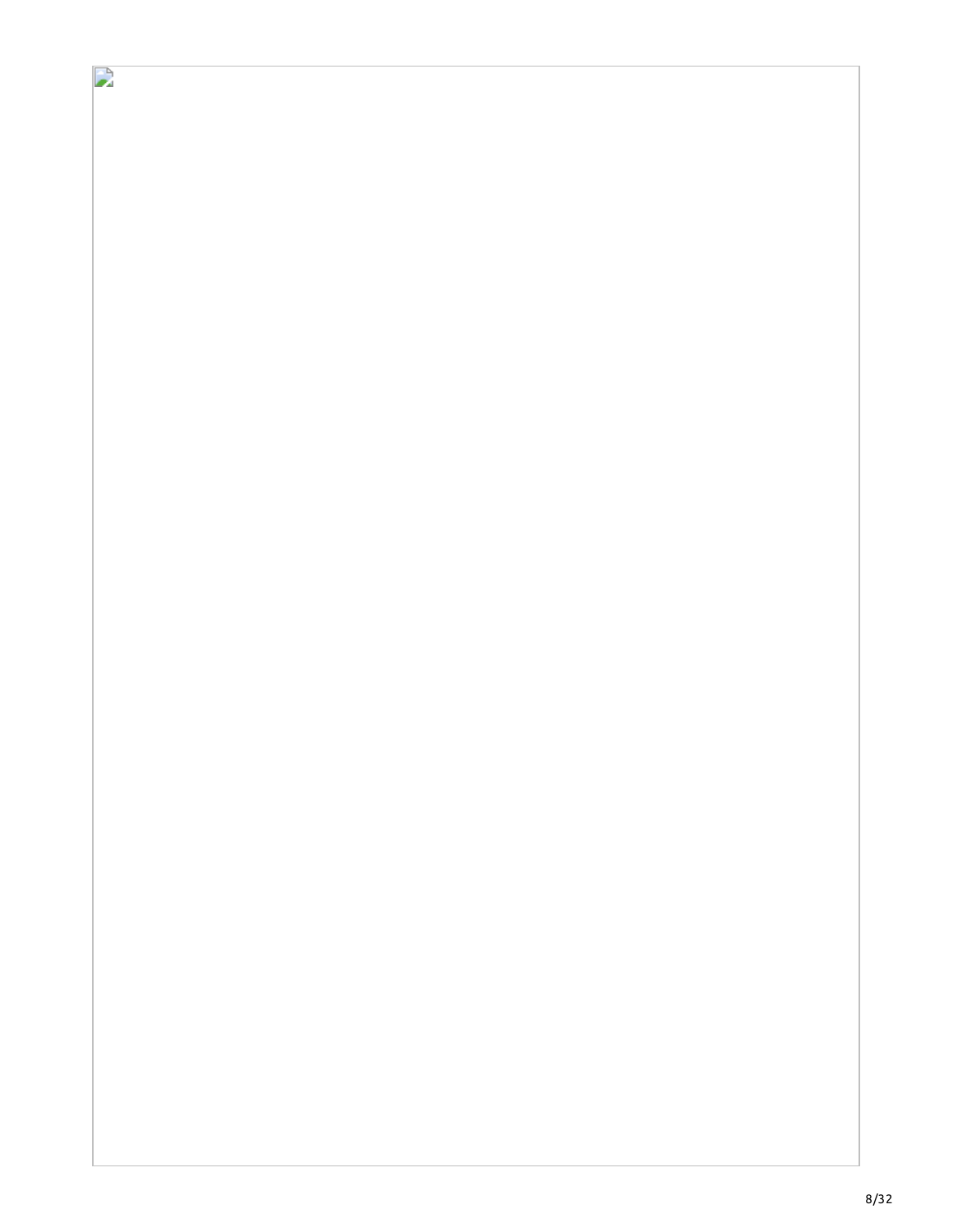### *Figure 4. Agent Generation, Naming Process and Extraction Directory*

Figure 5 shows that user can easily customize the ransom amount from within the builder: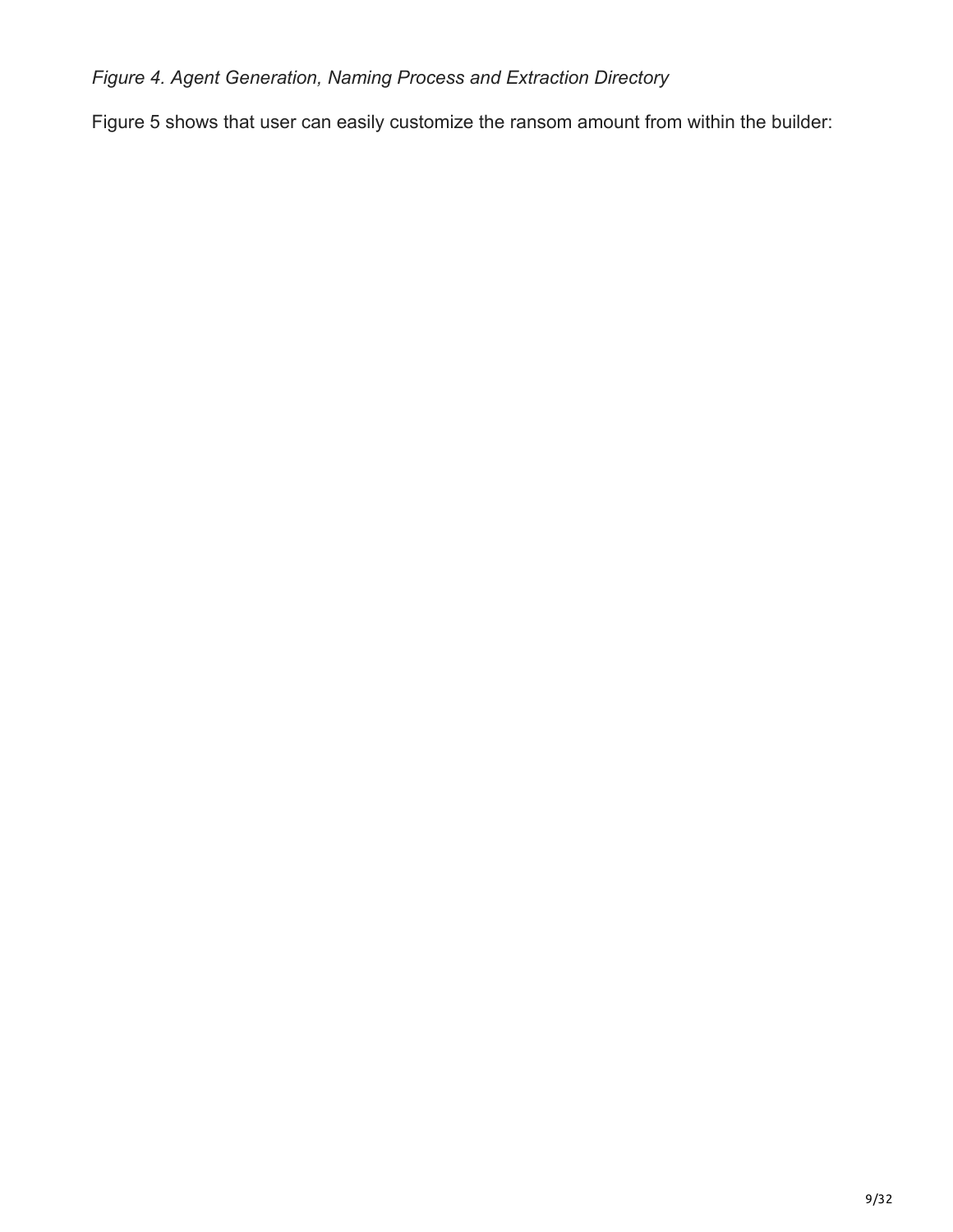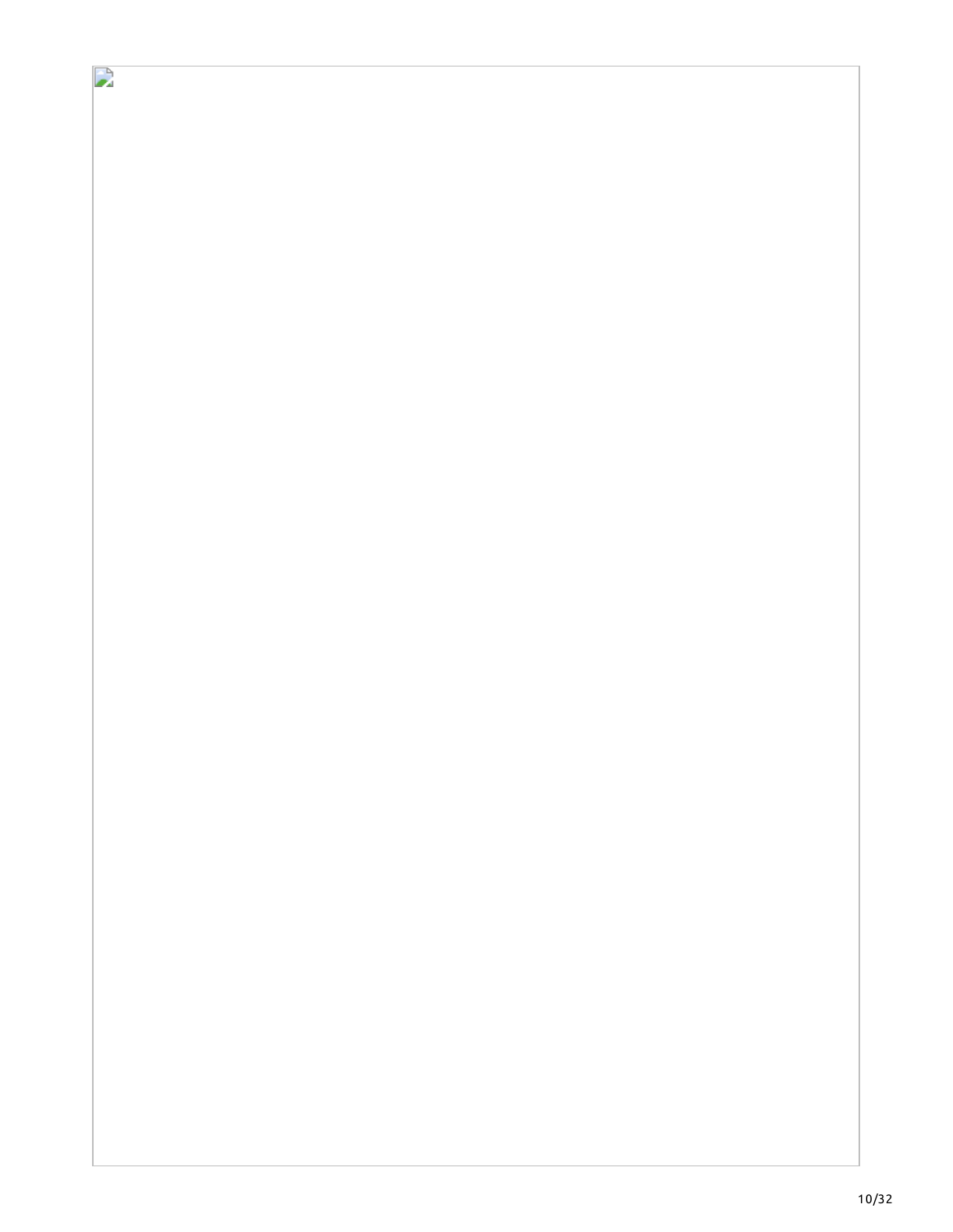#### *Figure 5. Agent Generation, Determining Ransom Amount*

Finally, a bridge must be created using a simple menu. Each bridge can be assigned a unique username and password, to avoid being taken over by anyone else. Figure 6 demonstrates the ease with which the PHP bridge script can be generated: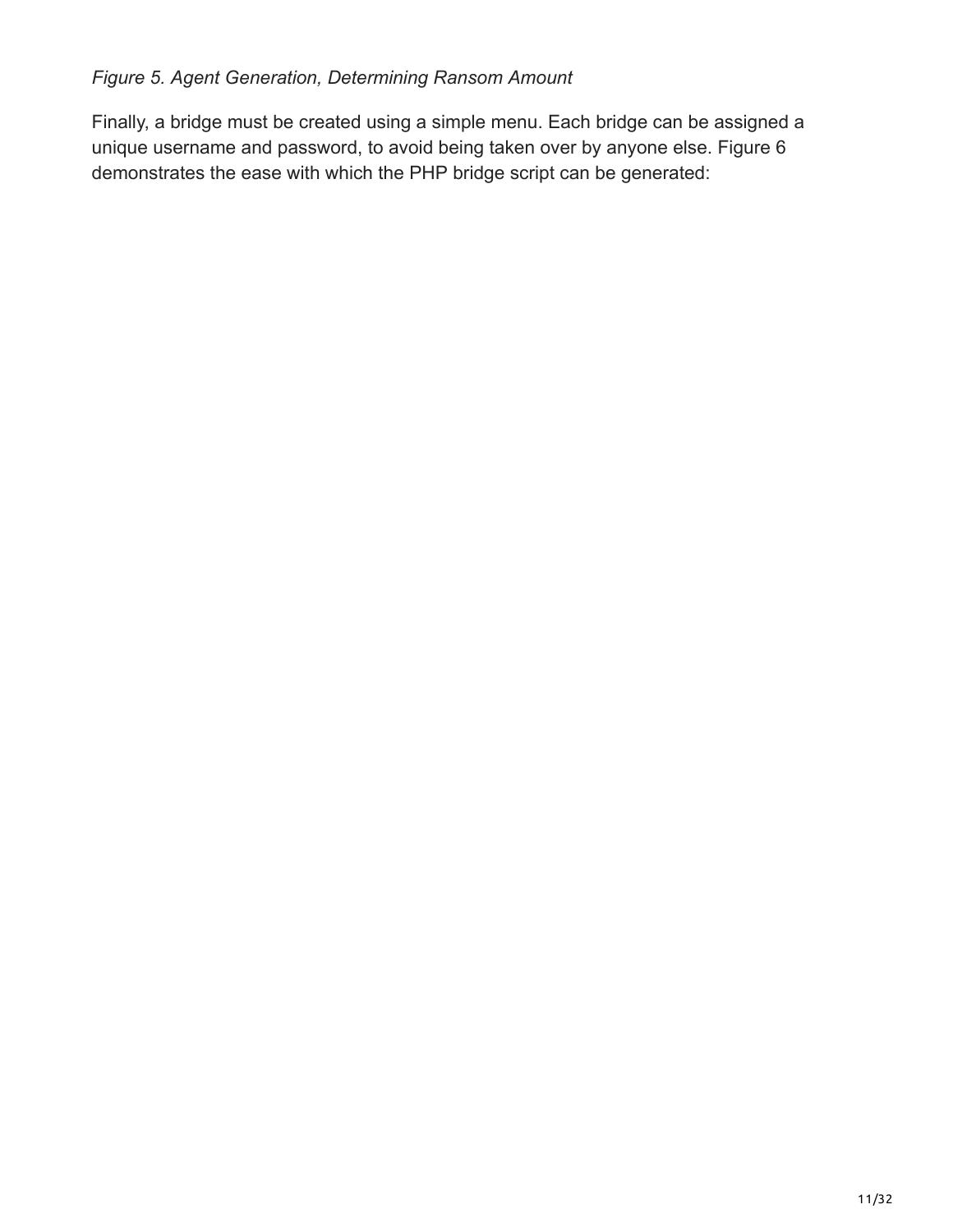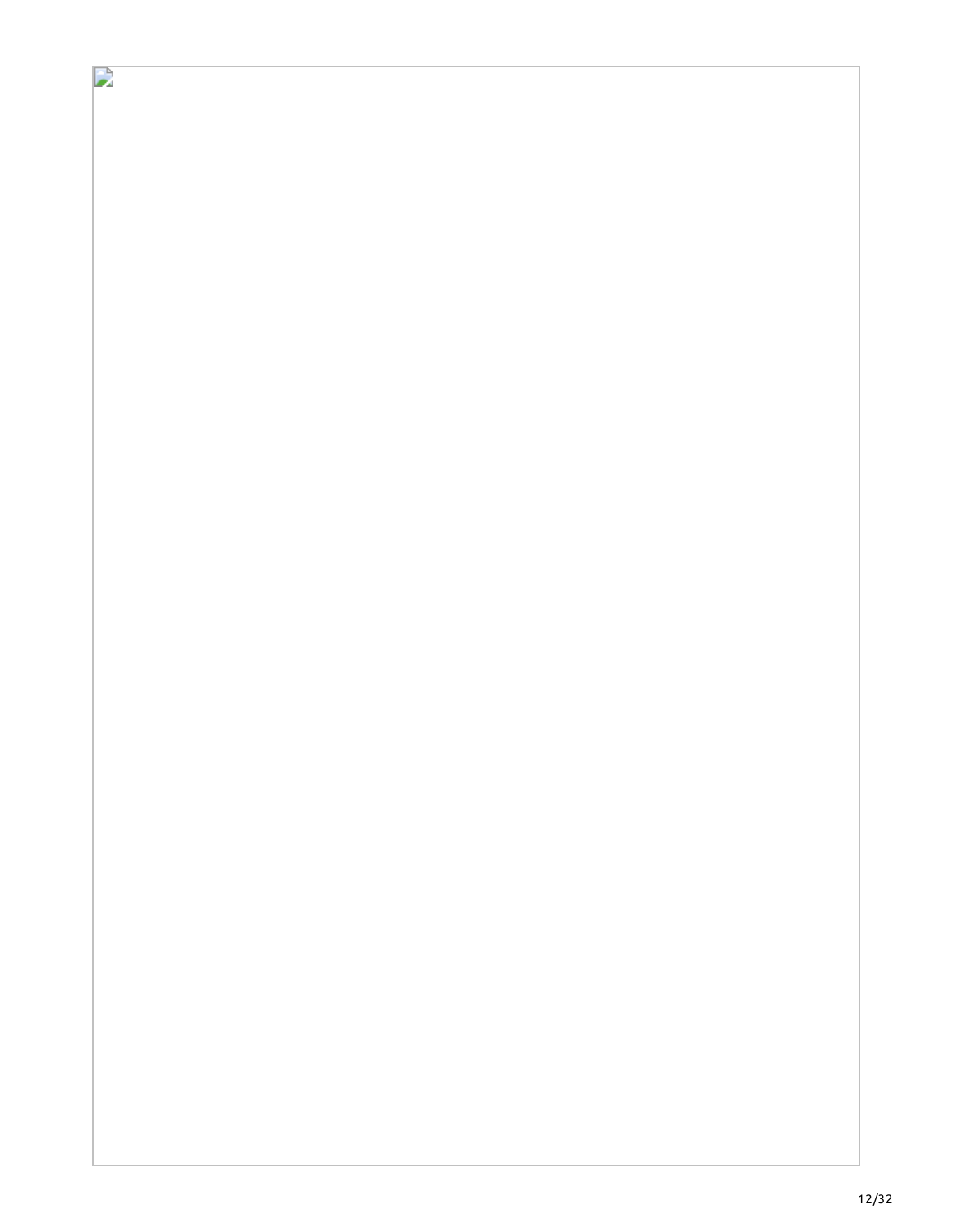#### *Figure 6. Bridge Generation, Naming Bridge and Setting Password*

When all configurations are set and the bridge script has been created, clicking "Build" will generate and compile the payload, then drop it to the predesignated directory (in this case, the Desktop, shown in Figure 7).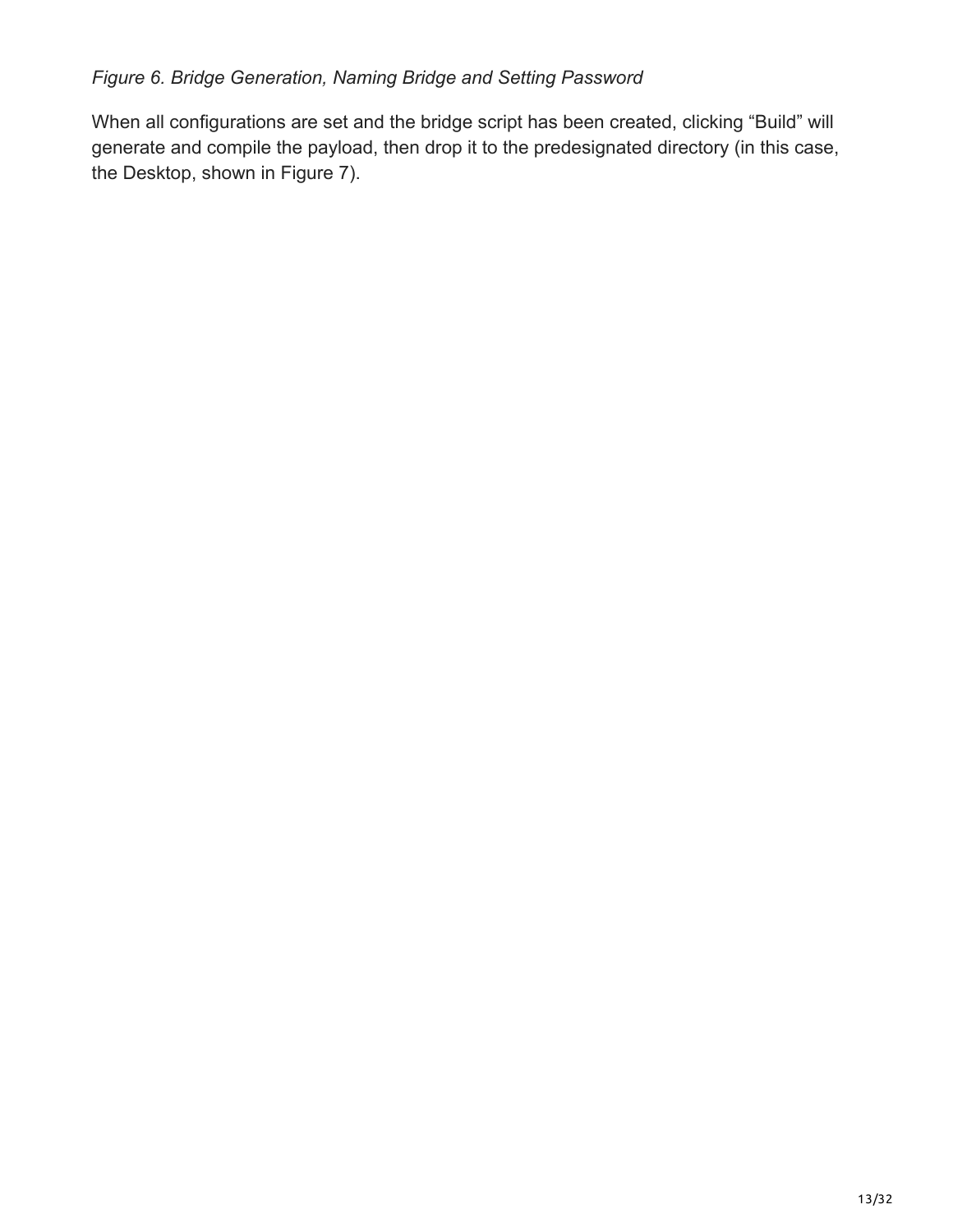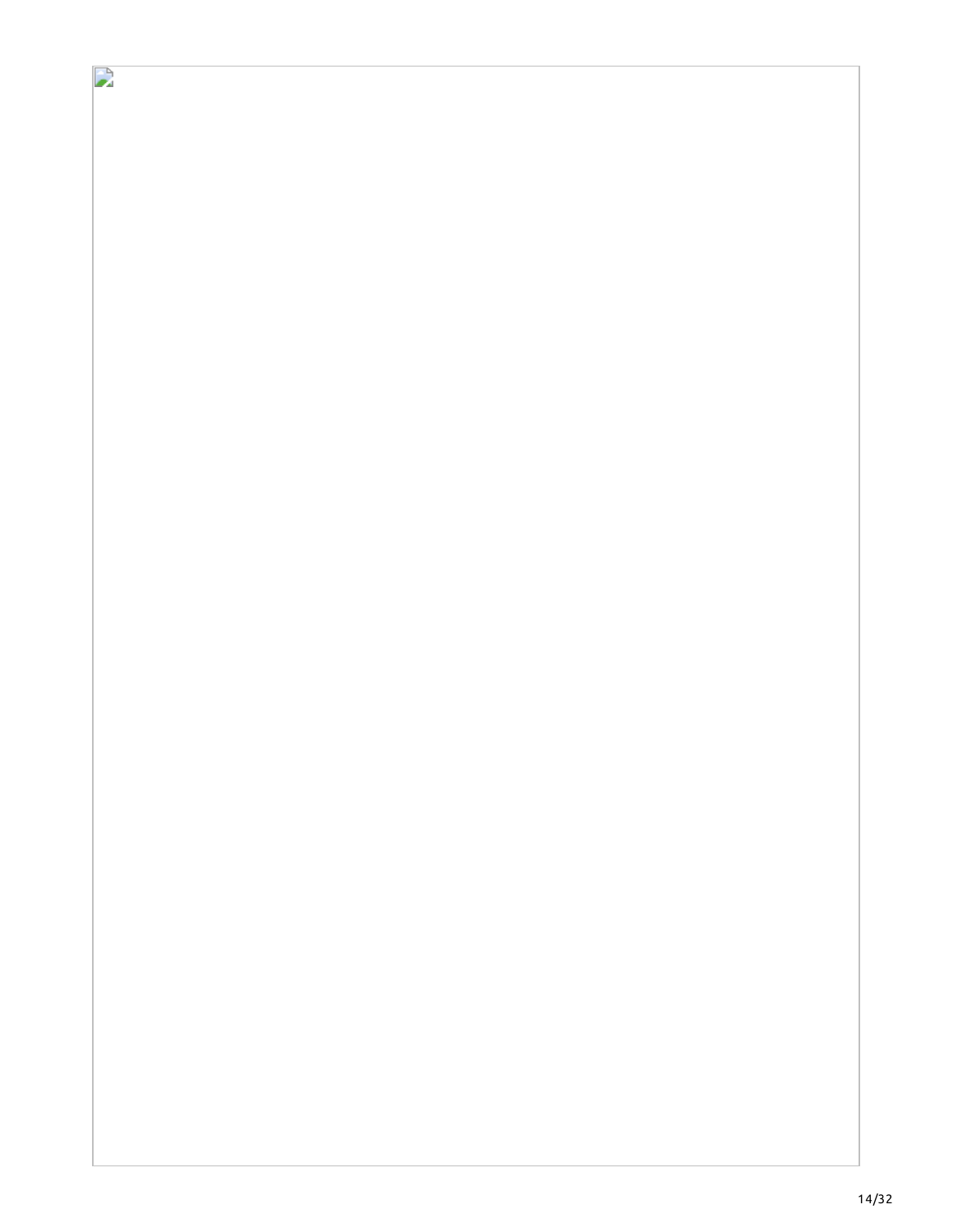### **Building Bridges to the Victim**

Once generated, the bridge PHP script can be dropped into any web server, removing the need to maintain a dedicated virtual private server. As suggested by the author, a directory on a compromised site is ideal for this type of deployment. A closer look at the bridge script reveals information about the type of administration tasks that are possible through the bridge script. Figure 8 illustrates the hardcoded bridge username and password as well as information about the ransom amount in the script.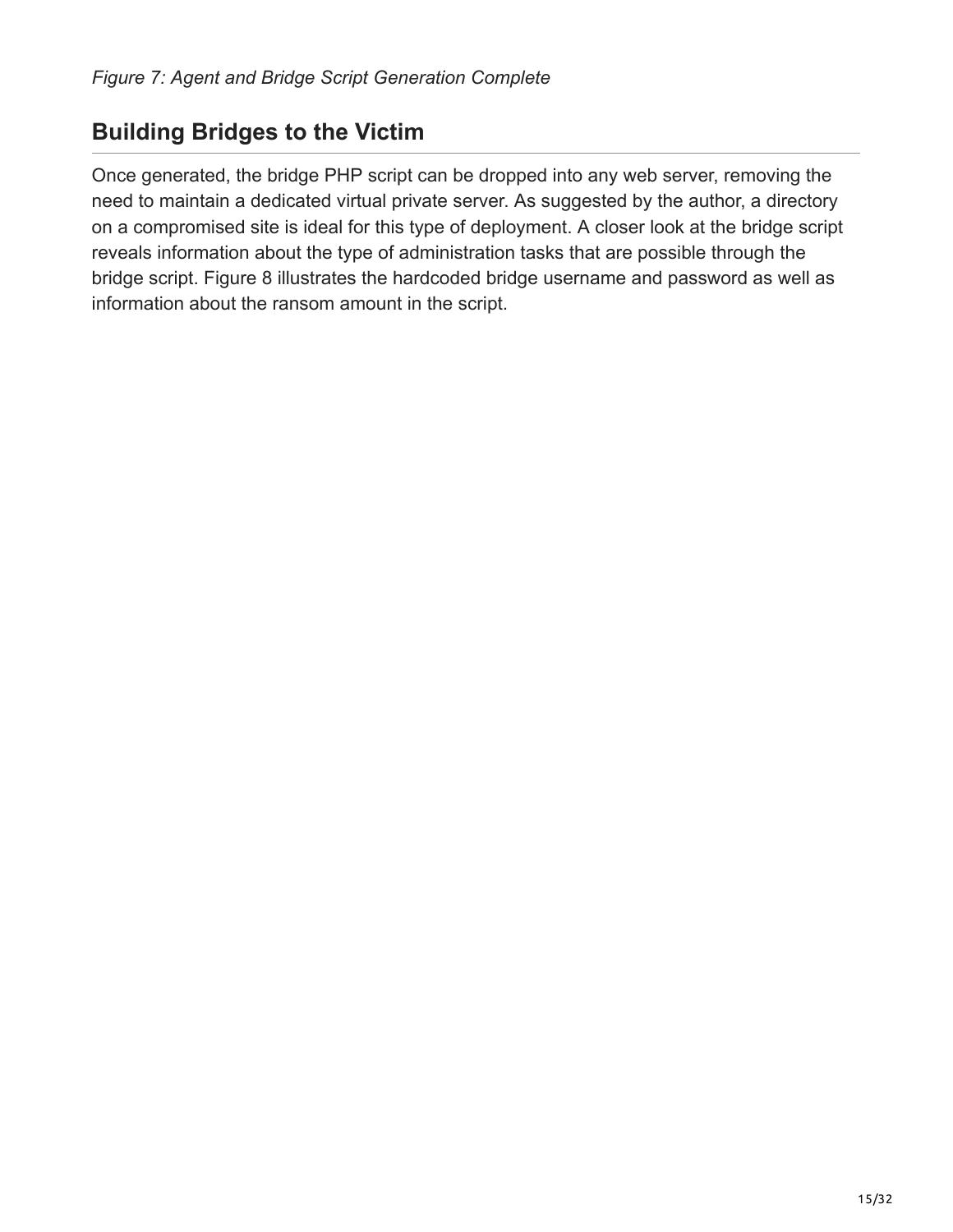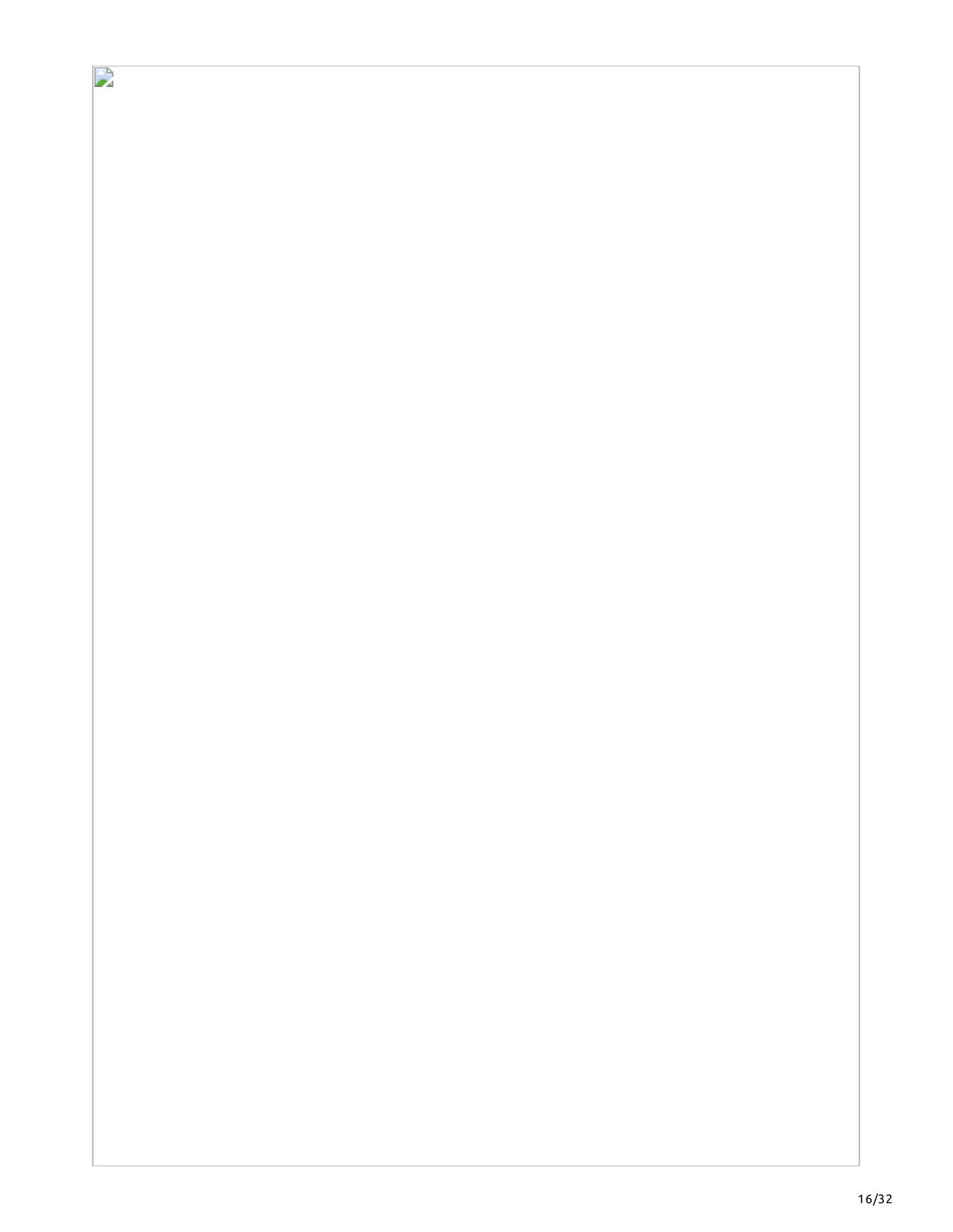#### *Figure 8: PHP Bridge Script, Username and Password, Ransom Amount*

Figure 9 shows the types of victim information that can be queried. Details regarding geolocation and operating system as well as hardcoded BTC wallet addresses are available.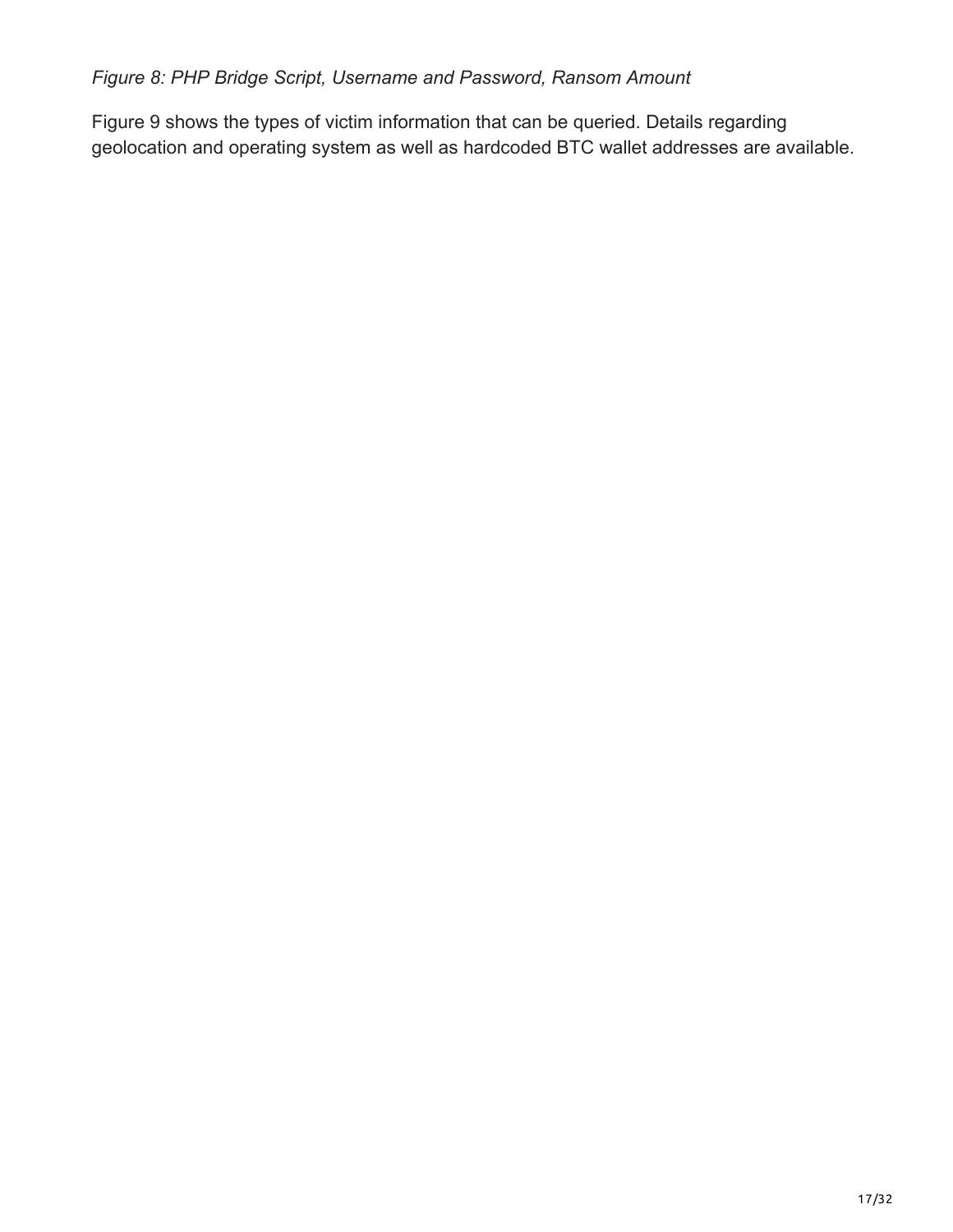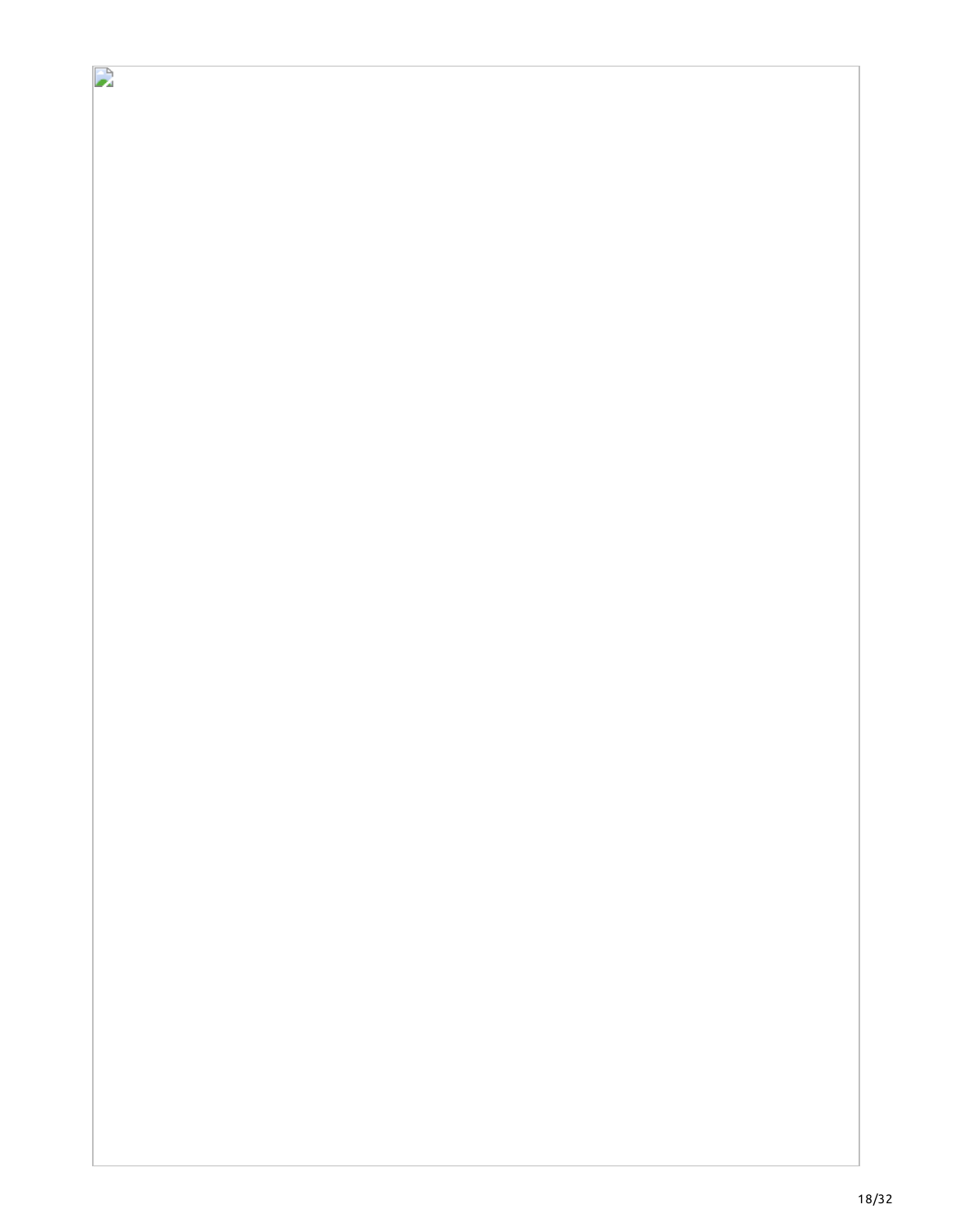*Figure 9: PHP Bridge Script, Victim System and BTC Wallet Information*

Finally, Figure 10 shows that the attacker can also query information regarding the payment status of the victim.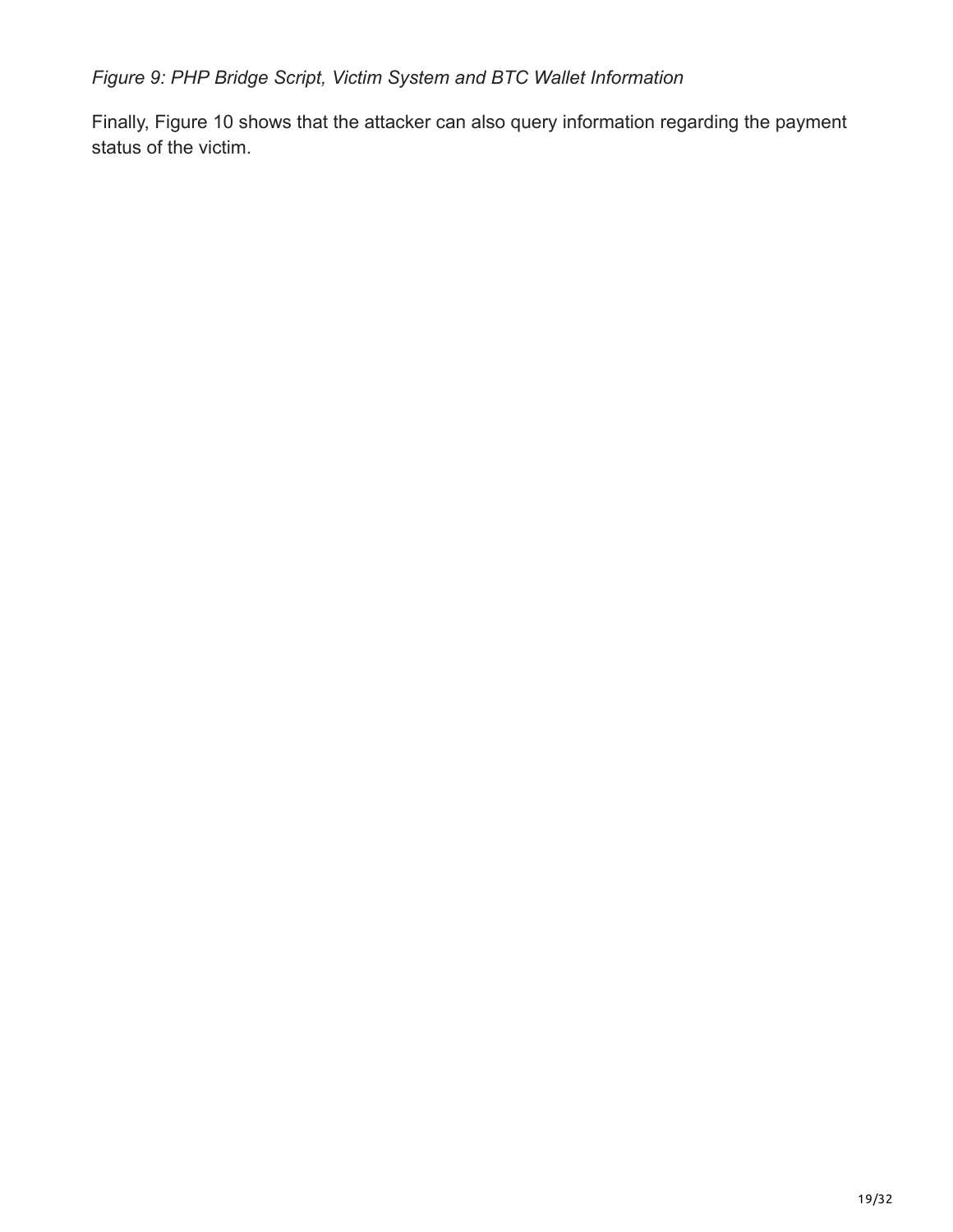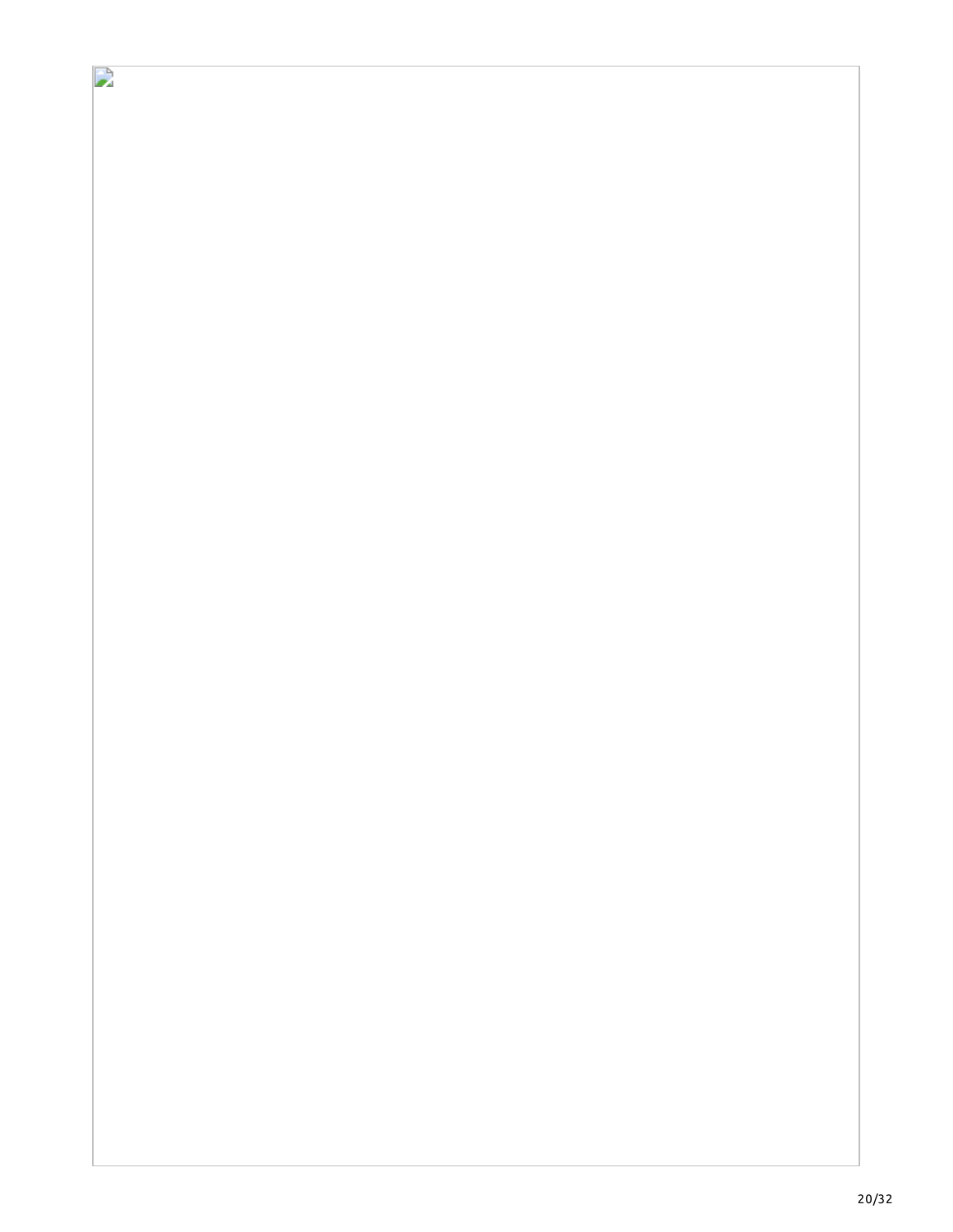### **Analysis**

Threat Guidance acquired a recent Philadelphia sample for testing: a 539kb compiled AutoIt script, packed with UPX. When the executable is decompiled, five separate files are produced:

[4262].au3

delphi.au3.509

pd4ta.dat

ph1la.bin

stub.au3.509

An initial look at the decompiled AutoIt script shows that it is heavily obfuscated, which is common for script-based malware *(Figure 11).* There is also no immediate indication of what roles most of the other files play in the payload. With some effort, it is possible to remove the obfuscation because the script itself must reverse the obfuscation to recover legitimate AutoIt expressions. The obfuscated script makes heavy use of the **Execute** function to evaluate the end result *(Figure 12).*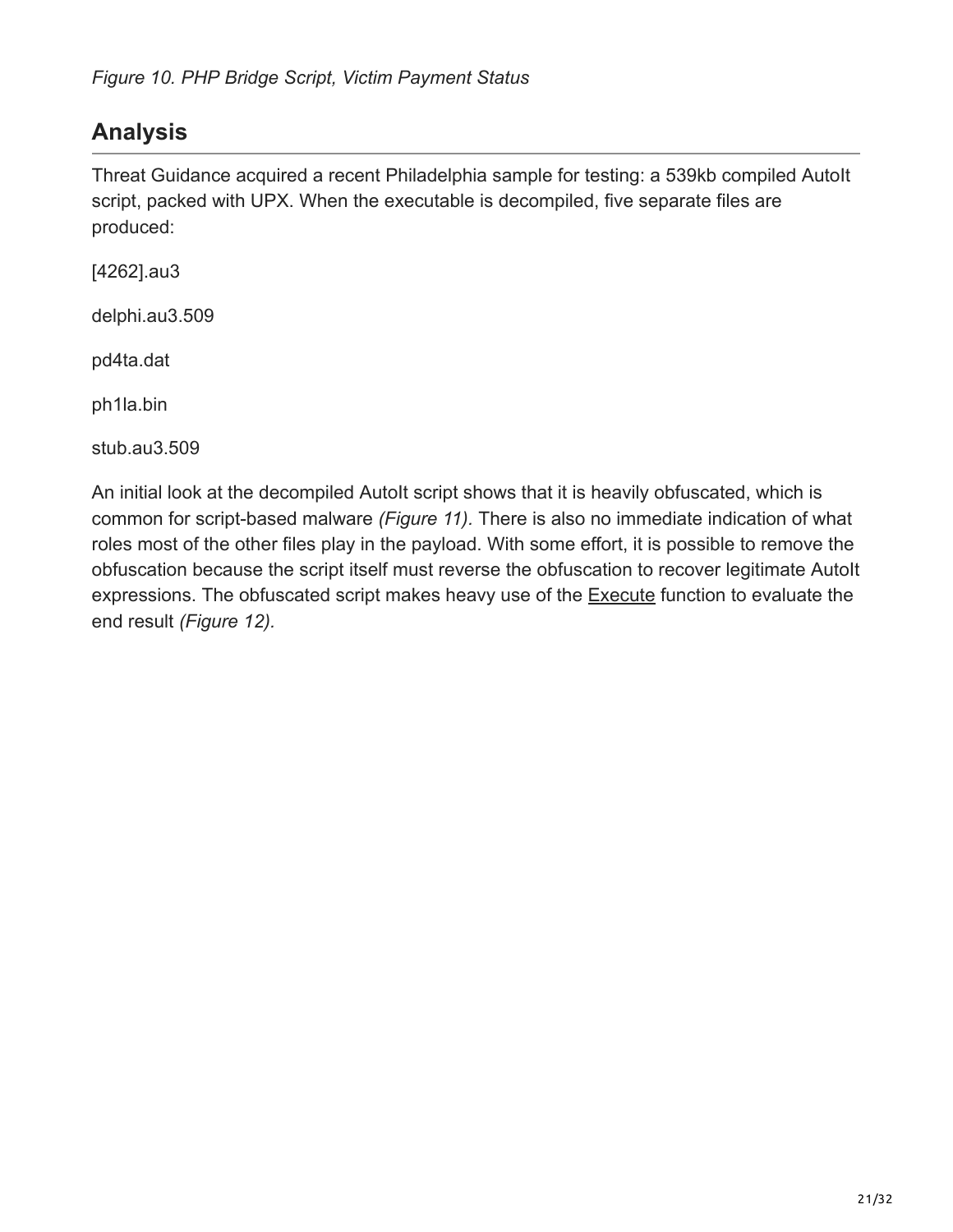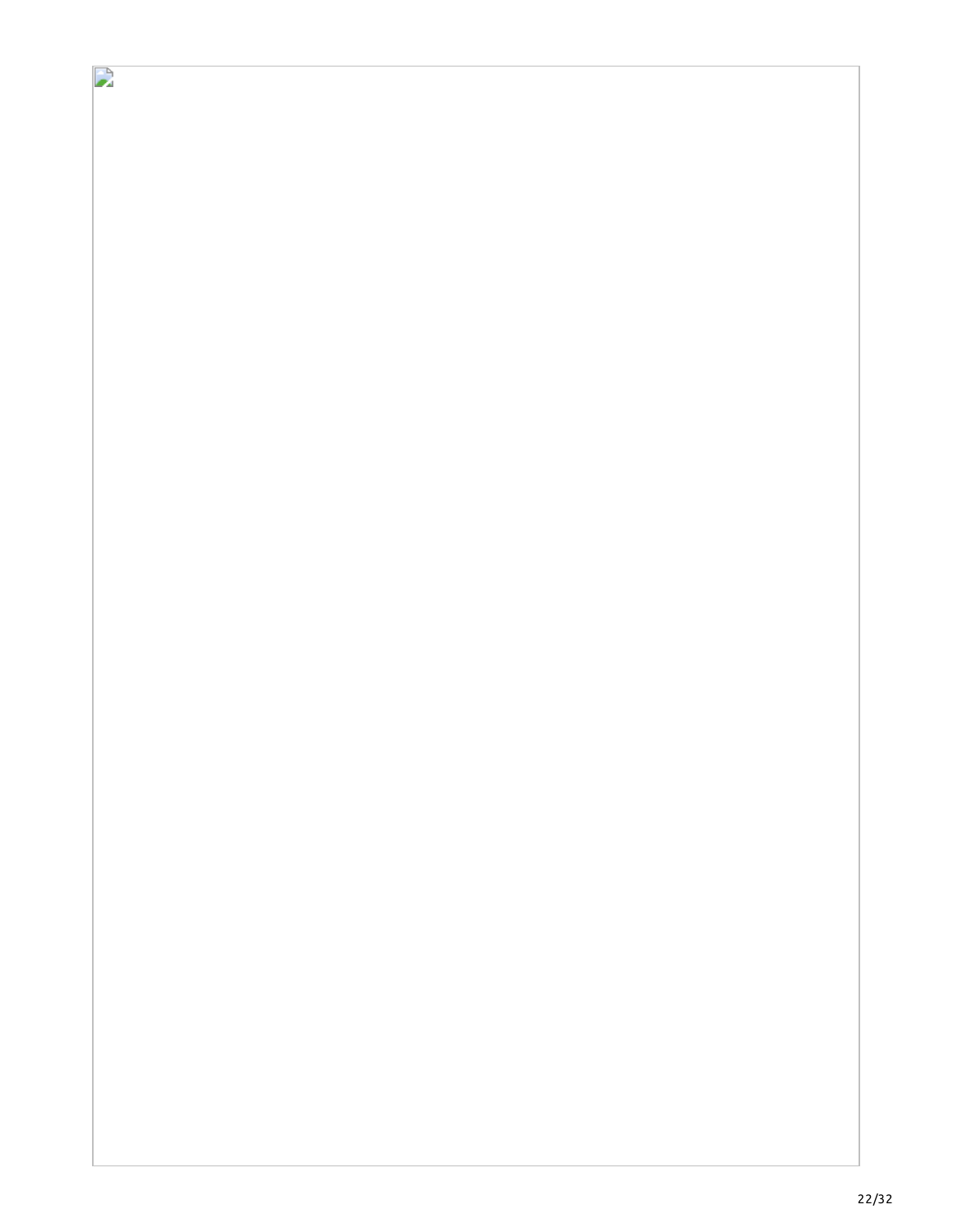*Figure 11: Decompiled Agent, Obfuscated AutoIt Script*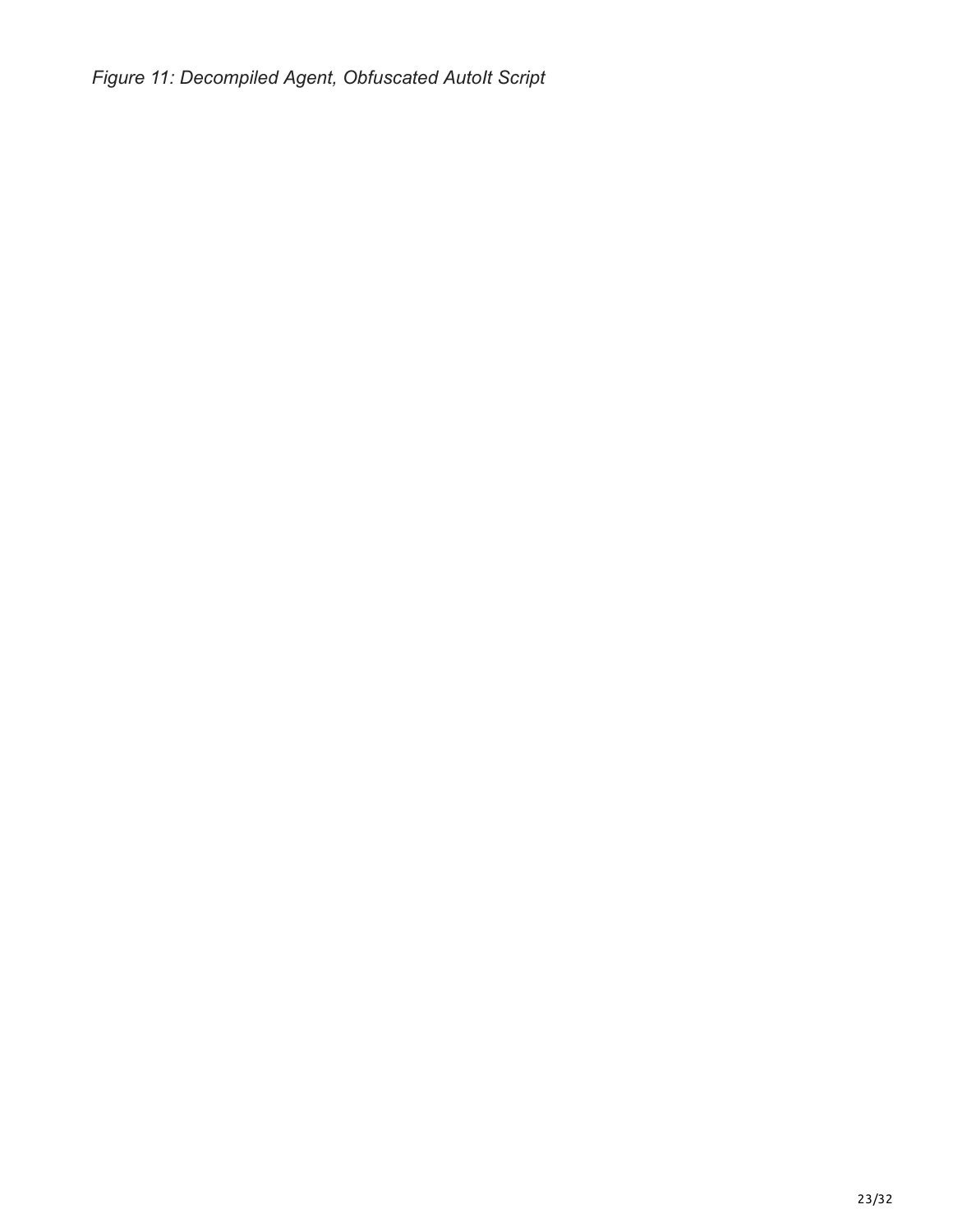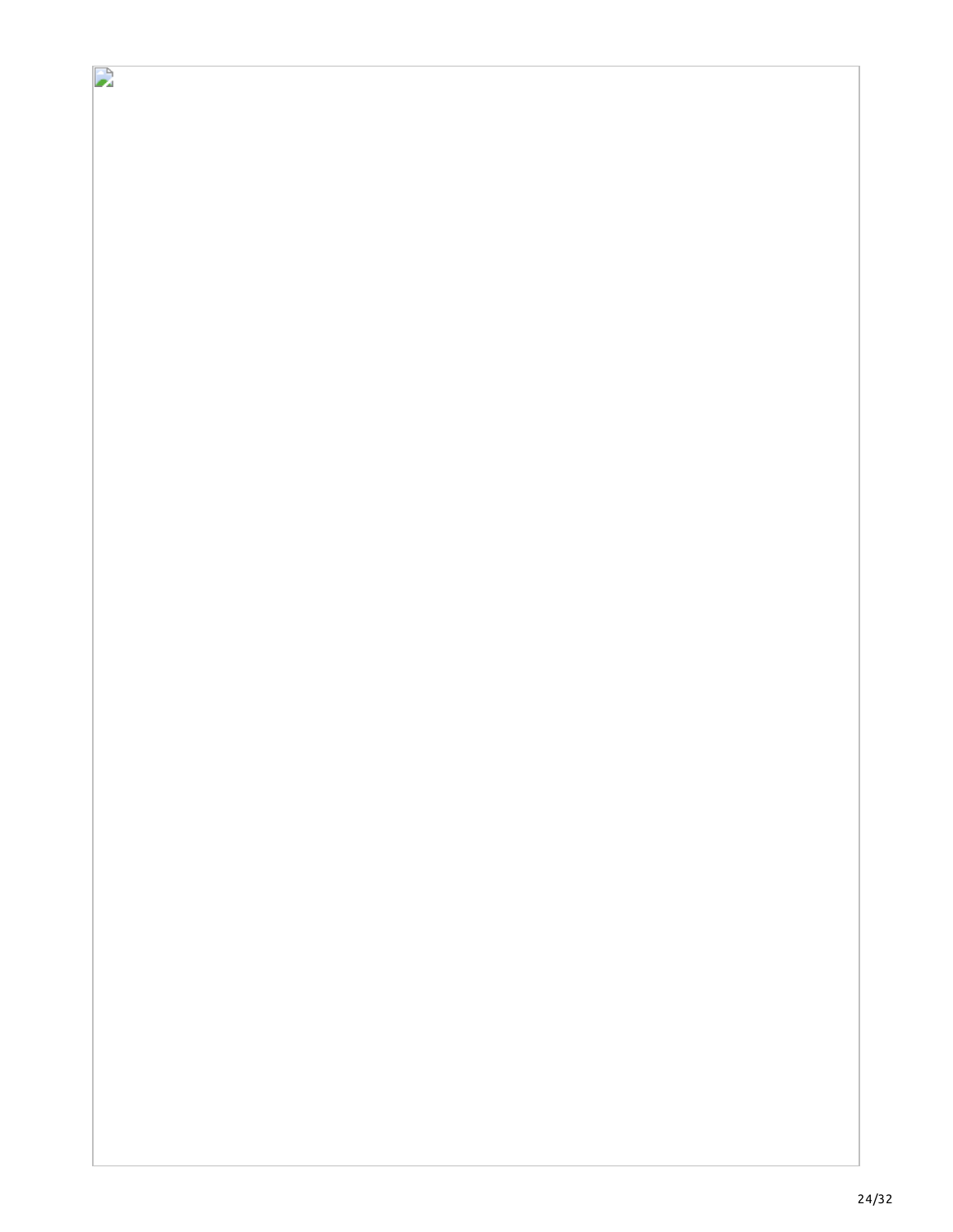#### *Figure 12: Decompiled Agent, Decoded Function*

A researcher by the name Calle 'Zeta Two' Svensson wrote an excellent [blog post](https://zeta-two.com/reversing/2017/03/20/gothenburg-malware.html) that details the encryption and obfuscation methods employed by the script. In short, delphi.au3.509 contains encoded constants for [4262].au3, and the other files contain RC4 encrypted configuration information. The post offers a great deal of detail, so the decrypting efforts will not be detailed again here.

Upon execution, after the UPX unpacking and script decoding, our generated agent begins running as the predefined "legitproc.exe" and runs from C:\Users\ [user]\AppData\Roaming\legitproc.exe.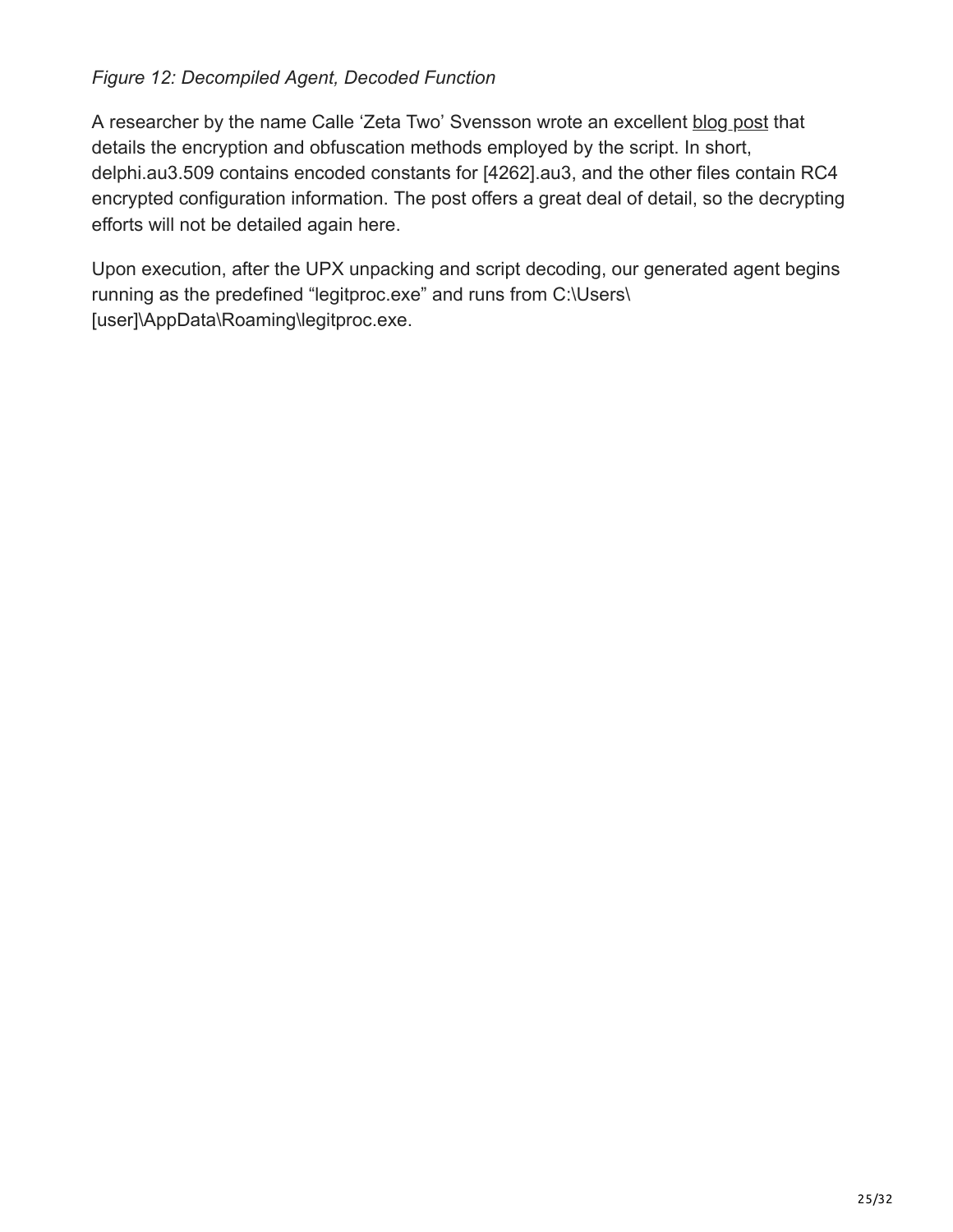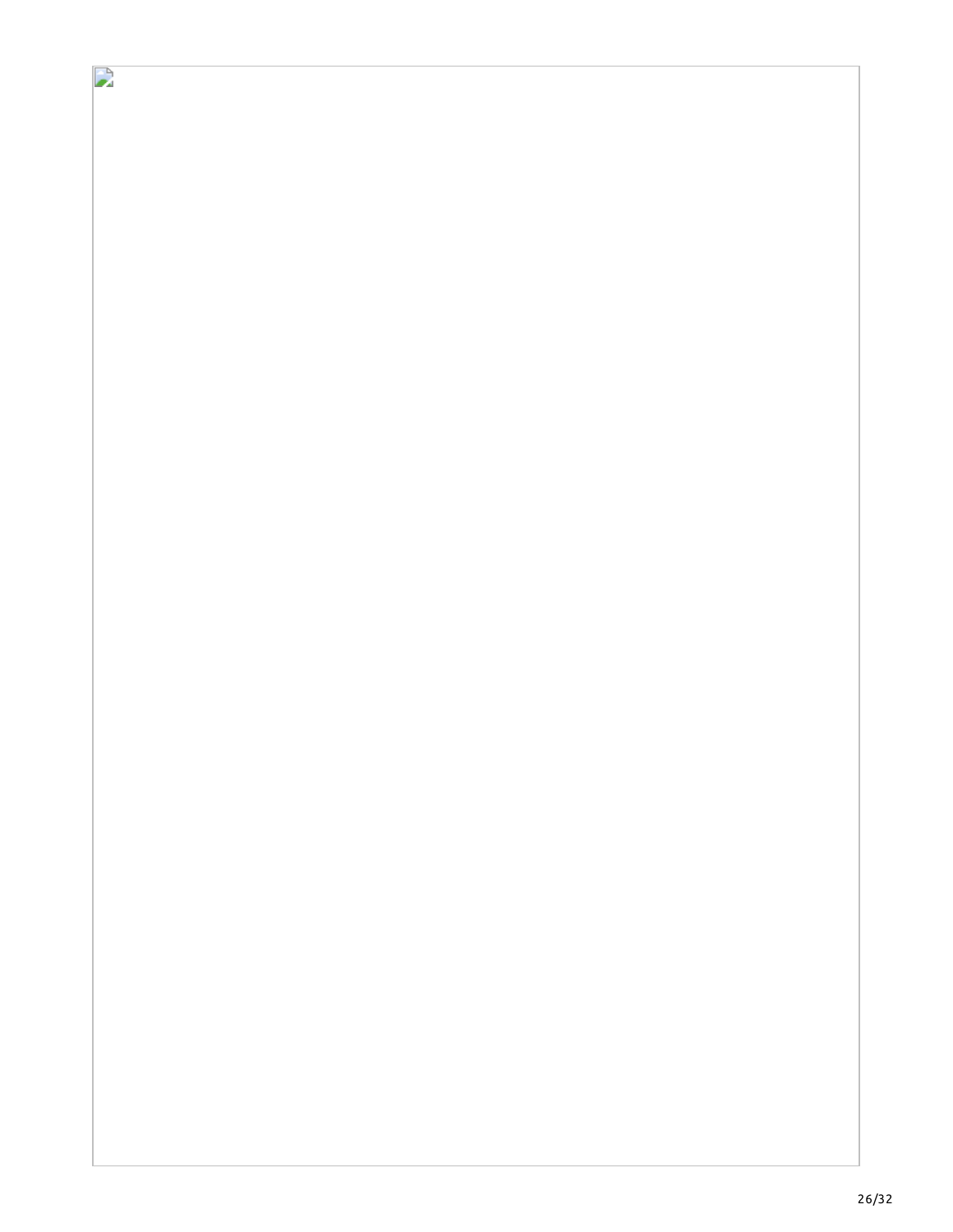#### *Figure 13: Running Malicious Process With Attacker Designated Names*

When the agent is executed, it will generate the encryption key, send it to the bridge, then receive the ransom amount, a unique ID and BTC wallet information *(Figure 14)*.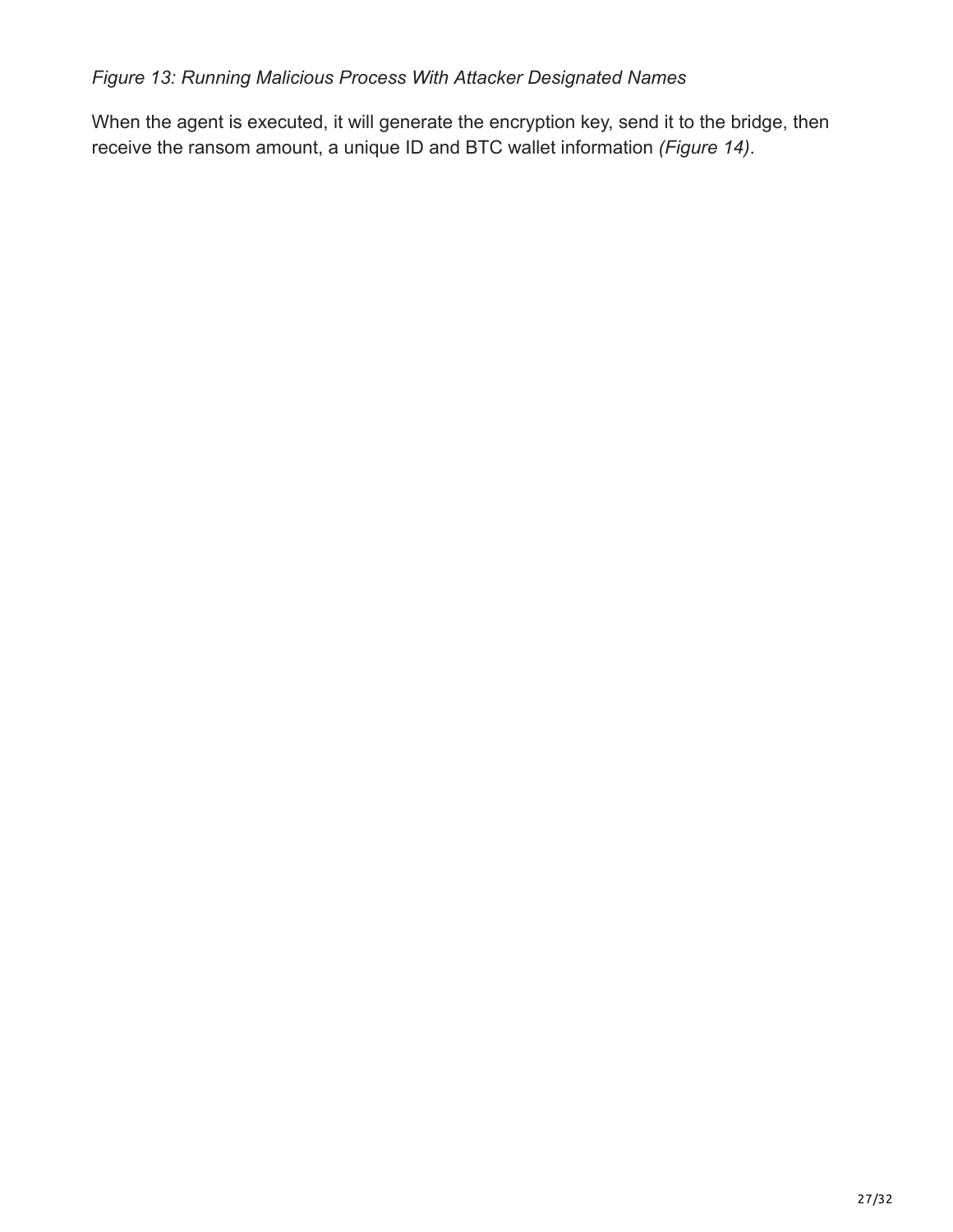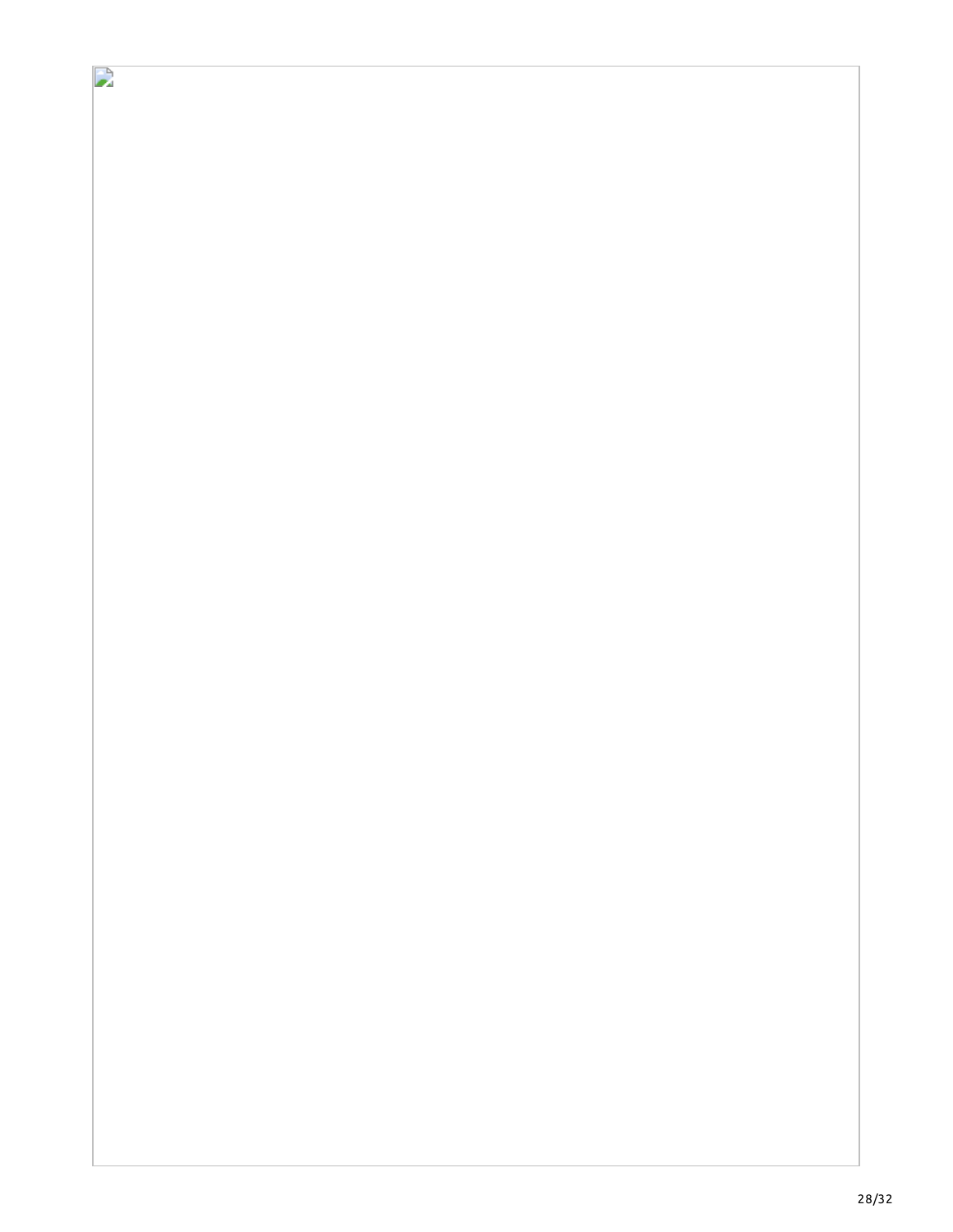#### *Figure 14: Network Traffic*

In this case, the PHP bridge script is being hosted on hxxp://foolonthehill(dot)com website, (198.54.114[dot]228), a [known](https://www.virustotal.com/en/url/07995a645b7233c2f8f5bf671e4ffe19d143404d3a61fdbb914ed1f7a91a1d57/analysis/1492603985/) malicious site that appears on multiple blacklists.

The attacker can configure when the image in Figure 15 appears - either at the initial execution, or after encryption is complete - and a text file is also optionally dropped onto the Desktop.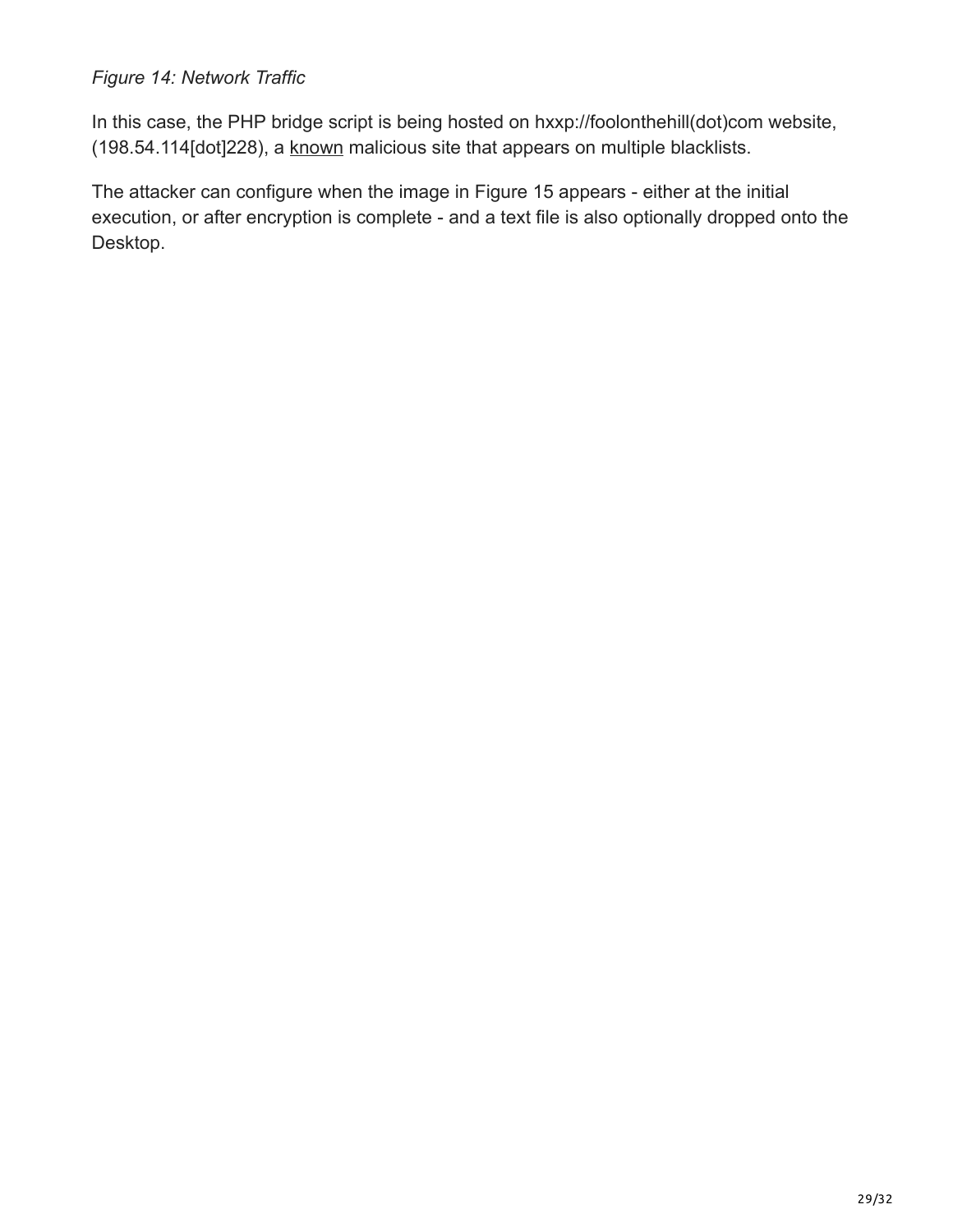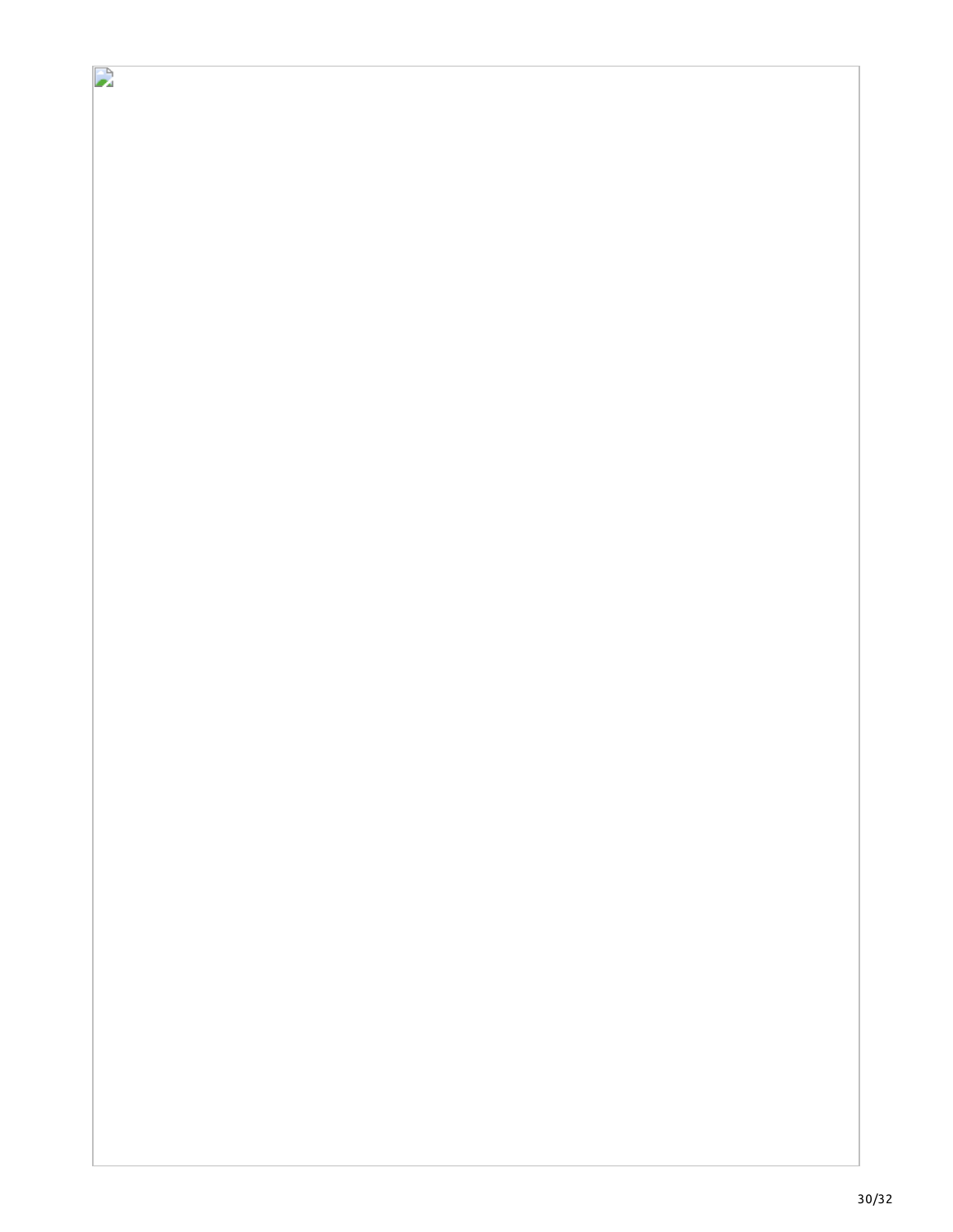### **Shortcomings in Philadelphia and Consequences For Its Victims**

Philadelphia uses PHP bridge scripts to administer victim machines as well as store data in a flat file, removing the need for attackers to maintain dedicated hosts. While this is touted as a feature by the author, distributors of this malware must keep bridges alive in hopes of ensnaring a victim.

Meanwhile, there is a real possibility that victims may be cut off from the bridge when the compromise is discovered and remediated by the site's owner. Or worse, a willing victim may submit a payment and never receive a key from the now-disabled bridge. As the information stored on the bridge includes the encryption key, any modification of the agent, or the deletion of a bridge will make the decryption of the victim files impossible.

From the documentation of the builder:

*"…the encryption password is kept on the bridge, and not on the machine, and only the bridge can provide the right keys (based on conditions: the transaction ID be valid, for the wallet that has been set for that victim and also above the minimal amount, given the defined tolerance). If these conditions aren't fit, the password and decrypt all the files incorrectly, so all the data will be lost."*

Fortunately for victims, the encrypted files can be **completely** recovered if the malware is retained. As Mr. Stevenson details on his blog, the key generation algorithm uses the built-in [Random](https://www.autoitscript.com/autoit3/docs/functions/Random.htm) function, which always uses the system time as the seed. For additional details on recovering encrypted files, consult the [No More Ransom](https://www.nomoreransom.org/) website.

## **Conclusion**

The Philadelphia ransomware builder makes it very easy for would-be cybercriminals to churn out attack payloads for distribution. While easy to deploy, a successful payout for ransomware distributors may be a long time coming due to the overhead of keeping compromised sites alive. The author is likely trying to cash in on a demand for cheap, easily accessible ransomware on the black market, making the real victims of this flawed ransomware the wanna-be criminals themselves.

One only need conduct cursory research into ransomware delivery methods to discover that much of the time, victims are infected after interacting with an infected email attachment. This is easily remedied by *not* interacting with unfamiliar, unsolicited email attachments.

If you use our endpoint protection product CylancePROTECT®, you were [already protected](https://threatvector.cylance.com/en_us/home/https://threatvector.cylance.com/en_us/home/cylance-vs-philadelphia-ransomware.html) from this attack. If you don't have CylancePROTECT, [contact us](https://www.cylance.com/en_us/contact-us.html) to learn how our AI-driven solution can predict and prevent unknown and emerging threats.